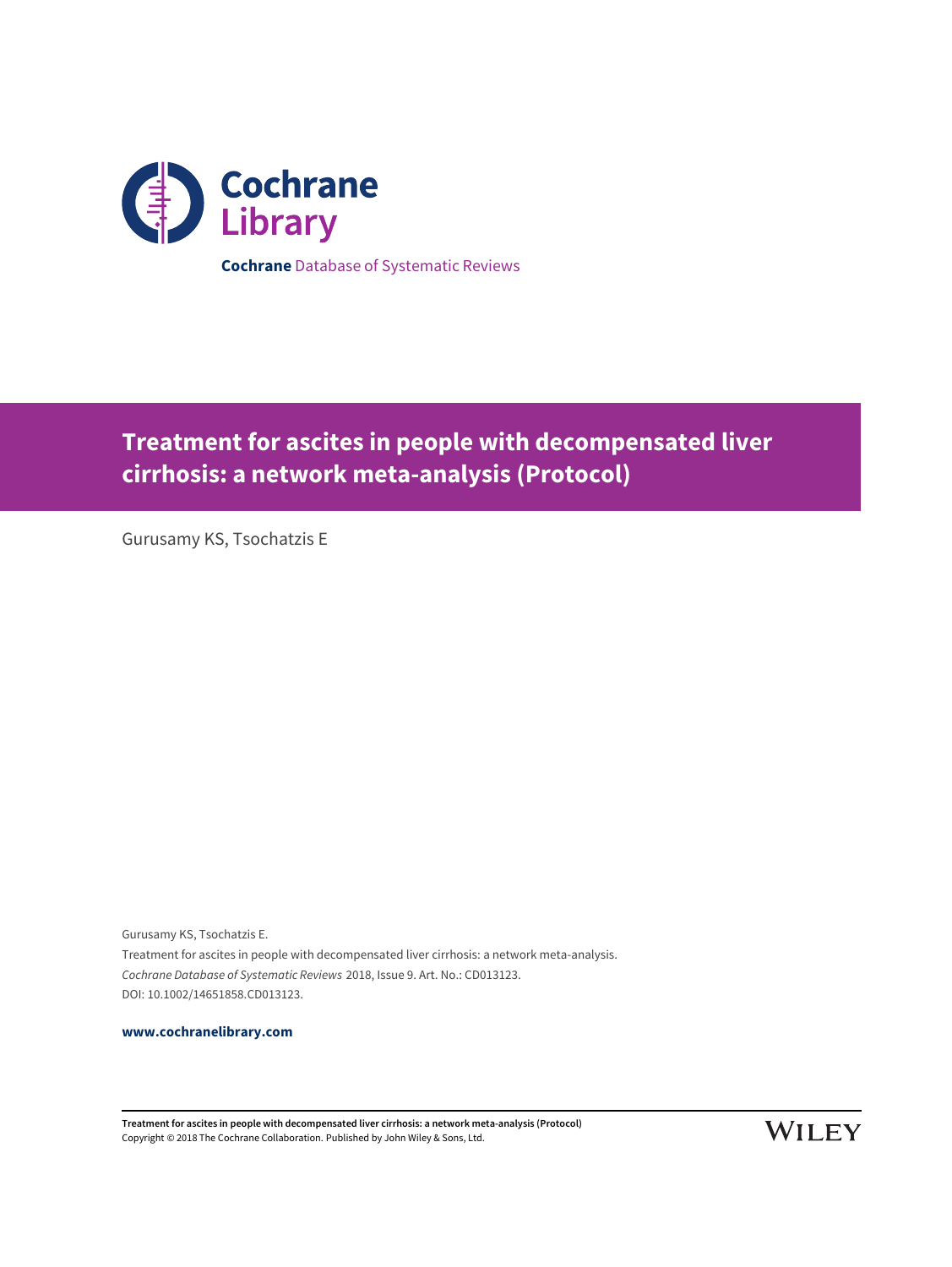# **TABLE OF CONTENTS**

| $\overline{\phantom{0}}$ 1 |
|----------------------------|
| $\blacksquare$             |
| $\overline{1}$             |
| $\overline{\mathcal{E}}$   |
| $\overline{\mathbf{3}}$    |
| -9                         |
| 10                         |
| 13                         |
| 14                         |
| 16                         |
| 16                         |
| 17                         |
| 17                         |

**Treatment for ascites in people with decompensated liver cirrhosis: a network meta-analysis (Protocol) i Copyright © 2018 The Cochrane Collaboration. Published by John Wiley & Sons, Ltd.**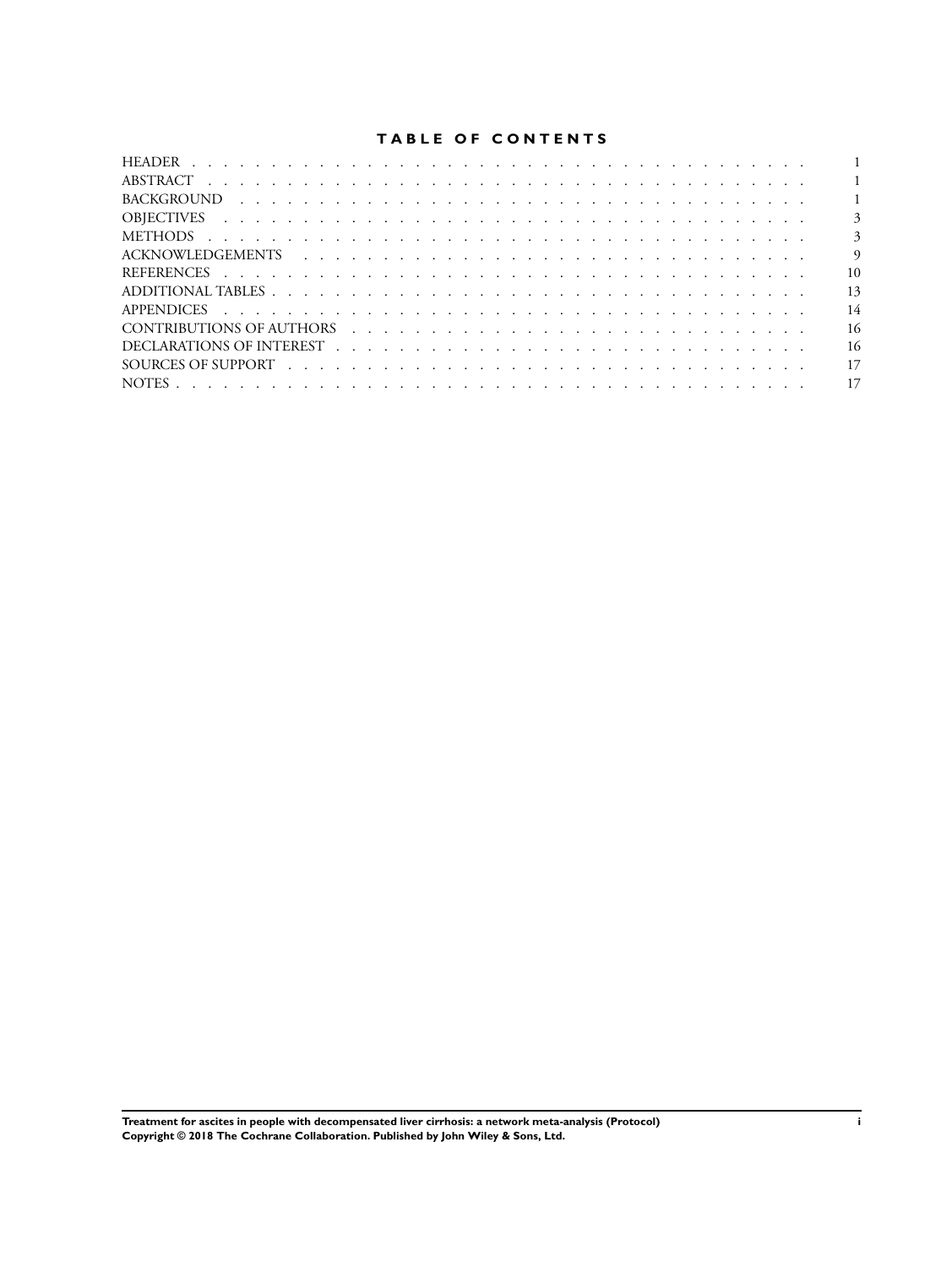<span id="page-2-0"></span>**[Intervention Protocol]**

# **Treatment for ascites in people with decompensated liver cirrhosis: a network meta-analysis**

Kurinchi Selvan Gurusamy $^1$ , Emmanuel Tsochatzis $^2$ 

<sup>1</sup>Department of Surgery, Royal Free Campus, UCL Medical School, London, UK. <sup>2</sup>Sheila Sherlock Liver Centre, Royal Free Hospital and the UCL Institute of Liver and Digestive Health, London, UK

Contact address: Kurinchi Selvan Gurusamy, Department of Surgery, Royal Free Campus, UCL Medical School, Royal Free Hospital, Rowland Hill Street, London, NW3 2PF, UK. [k.gurusamy@ucl.ac.uk.](mailto:k.gurusamy@ucl.ac.uk)

**Editorial group:** Cochrane Hepato-Biliary Group. **Publication status and date:** New, published in Issue 9, 2018.

**Citation:** Gurusamy KS, Tsochatzis E. Treatment for ascites in people with decompensated liver cirrhosis: a network meta-analysis. *Cochrane Database of Systematic Reviews* 2018, Issue 9. Art. No.: CD013123. DOI: 10.1002/14651858.CD013123.

Copyright © 2018 The Cochrane Collaboration. Published by John Wiley & Sons, Ltd.

### **A B S T R A C T**

This is a protocol for a Cochrane Review (Intervention). The objectives are as follows:

To compare the benefits and harms of different treatments for ascites in people with decompensated liver cirrhosis.

# **B A C K G R O U N D**

### **Description of the condition**

### **Liver cirrhosis**

The liver is a complex organ with multiple functions including carbohydrate metabolism, fat metabolism, protein metabolism, drug metabolism, synthetic functions, storage functions, digestive functions, excretory functions, and immunological functions [\(Read 1972\)](#page-11-0). Liver cirrhosis is a liver disease in which the normal microcirculation, the gross vascular anatomy, and the hepatic architecture have been variably destroyed and altered with fibrous septa surrounding regenerated or regenerating parenchymal nodules [\(Tsochatzis 2014;](#page-11-0) [NCBI 2018a\)](#page-11-0). The major causes of liver cirrhosis include excessive alcohol consumption, viral hepatitis, non-alcohol related fatty liver disease, autoimmune liver disease, and metabolic liver disease ([Williams 2014](#page-11-0); [Ratib 2015](#page-11-0); [Setiawan](#page-11-0) [2016](#page-11-0)). The global prevalence of liver cirrhosis is difficult to estimate as most estimates correspond to chronic liver disease (which includes liver fibrosis and liver cirrhosis). In studies from the USA, the prevalence of chronic liver disease varies between 0.3% to 2.1% ([Scaglione 2015](#page-11-0); [Setiawan 2016](#page-11-0)); in the UK, the prevalence was 0.1% in one study [\(Fleming 2008\)](#page-11-0). In 2010, liver cirrhosis was responsible for an estimated 2% of all global deaths, equivalent to one million deaths ([Mokdad 2014](#page-11-0)). There is an increasing trend of cirrhosis-related deaths in some countries, such as the UK, while there is a decreasing trend in other countries, such as France [\(Mokdad 2014;](#page-11-0) [Williams 2014](#page-11-0)). The major cause of complications and deaths in people with liver cirrhosis is due to the development of clinically significant portal hypertension (hepatic venous pressure gradient at least 10 mmHg) [\(de Franchis 2015\)](#page-11-0). Some of the clinical features of decompensation include jaundice, coagulopathy, ascites, variceal bleeding, hepatic encephalopathy, and renal failure [\(de Franchis 2015;](#page-11-0) [McPherson 2016](#page-11-0); [EASL 2018](#page-11-0)). Decompensated cirrhosis is the most common indication for liver transplantation [\(Merion 2010](#page-11-0); [Adam 2012\)](#page-11-0).

**Treatment for ascites in people with decompensated liver cirrhosis: a network meta-analysis (Protocol) 1 Copyright © 2018 The Cochrane Collaboration. Published by John Wiley & Sons, Ltd.**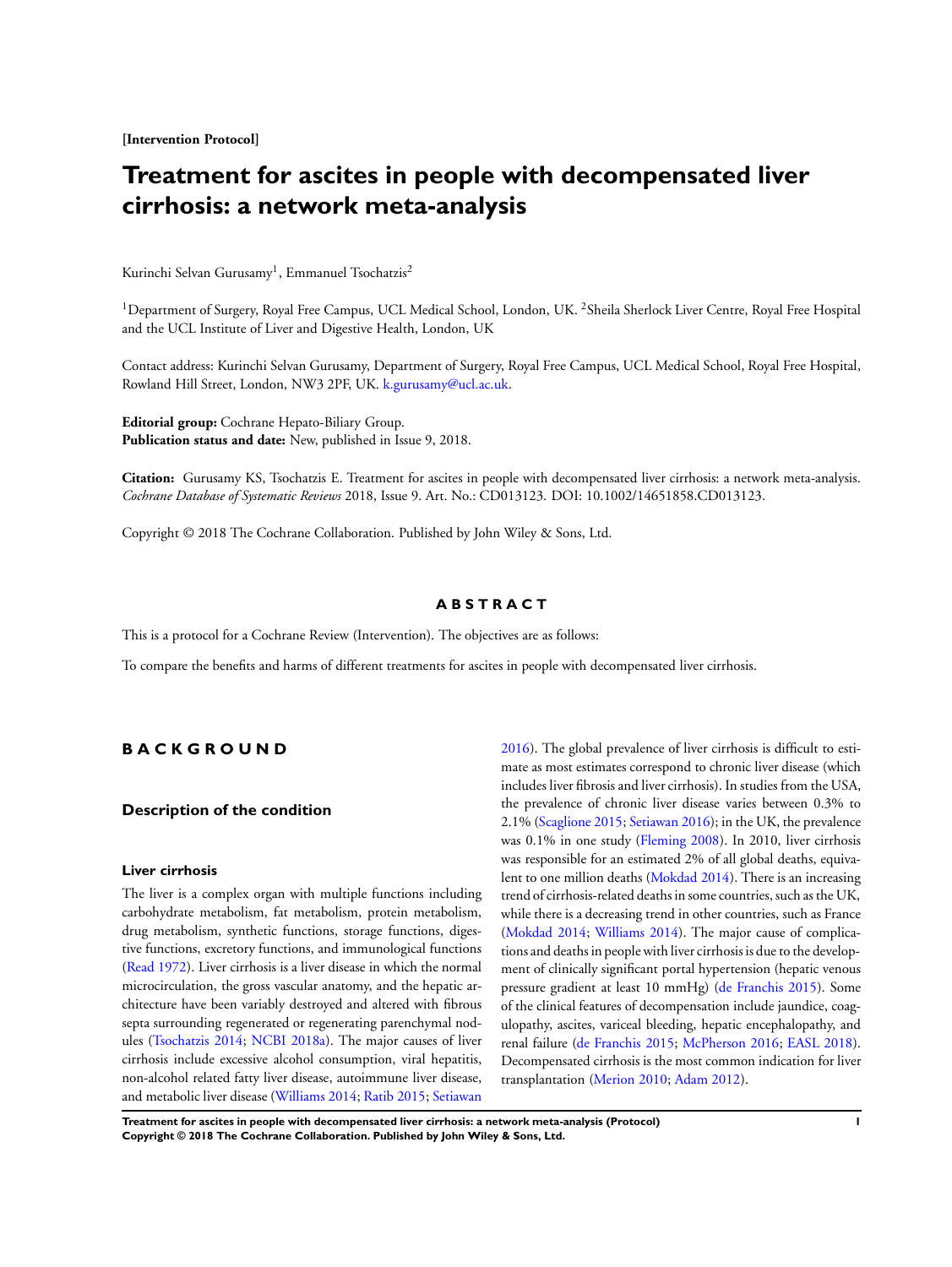### **Ascites**

Ascites is accumulation of free fluid in the abdomen (peritoneal cavity) ([NCBI 2018b](#page-11-0)), and is a feature of liver decompensation [\(Tsochatzis 2017\)](#page-11-0). Approximately 20% of people with cirrhosis have ascites [\(D'Amico 2014](#page-11-0)). Approximately 1% to 4% of people with cirrhosis develop ascites each year [\(D'Amico 2006;](#page-11-0) [D'Amico](#page-11-0) [2014](#page-11-0)). Ascites is the first sign of liver decompensation in about a third of people with compensated liver cirrhosis [\(D'Amico 2014](#page-11-0)). Ascites can be graded as grade 1 ascites, which is mild ascites only detectable by ultrasound examination; grade 2 ascites or moderate ascites manifests by moderate symmetrical distension of abdomen; and grade 3 ascites is large or gross ascites with marked abdominal distension ([Arroyo 1996](#page-11-0); [Moore 2003\)](#page-11-0). Grade 3 ascites is also called 'tense' ascites ([Arroyo 1996\)](#page-11-0). Ascites that is refractory to medical treatment is called 'refractory' ascites ([Arroyo 1996;](#page-11-0) [Moore 2003\)](#page-11-0). [Table 1](#page-15-0) provides detailed criteria for the definition of refractory ascites [\(Moore 2003\)](#page-11-0).

In people with cirrhosis, the onset of ascites and treatment of ascites result in a decrease in the health-related quality of life ( [Kim 2006;](#page-11-0) [Les 2010;](#page-11-0) [Orr 2014](#page-11-0)). Resolution of ascites may result in improvement in health-related quality of life in people with ascites ([Orr 2014](#page-11-0)). The one-year mortality in people with liver cirrhosis and ascites is 20%, which increases to 57% in those with variceal bleeding [\(D'Amico 2006\)](#page-11-0). Management of ascites and its complications involve significant resources. One study reported that people with liver cirrhosis and ascites required on average one hospital admission per month and a 10 day-stay in hospital per month ([Fagan 2014\)](#page-11-0).

#### **Pathophysiology of ascites**

The exact mechanism by which ascites develops in people with liver cirrhosis is unknown. Portal hypertension causes arterial vasodilatation of the splanchnic circulation (dilation of the blood vessels supplying the digestive organs in the abdomen such as liver, pancreas, and intestines) [\(Ginès 2009;](#page-11-0) [Moore 2013\)](#page-11-0). This activates the renin-angiotensin system [\(Ginès 2009;](#page-11-0) [Moore 2013](#page-11-0)), leading to fluid retention [\(Moore 2013](#page-11-0)). In addition, the vessel wall permeability is increased due to the pathological increase in vascular endothelial growth factor (VEGF) [\(Colle 2008\)](#page-11-0), and the oncotic pressure is decreased due to decreased albumin synthesis by the diseased liver leading to leaky splanchnic blood vessels in people with portal hypertension ([Moore 2013](#page-11-0)). This results in fluid accumulation in the peritoneal cavity, that is, ascites [\(Moore](#page-11-0) [2013](#page-11-0)).

### **Description of the intervention**

Although people with cirrhosis and grade 2 ascites, grade 3 ascites, and refractory ascites should be considered for liver transplantation ([EASL 2010;](#page-11-0) [Runyon 2013](#page-11-0); [EASL 2016;](#page-11-0) [EASL 2018\)](#page-11-0), cirrhotic ascites alone without other features of end-stage liver disease such as variceal bleeding, spontaneous bacterial peritonitis, or hepatorenal syndrome are usually treated using less invasive methods than liver transplantation [\(EASL 2010\)](#page-11-0). According to the European Association for the Study of the Liver (EASL) and American Association for the Study of Liver Diseases (AASLD) guidelines, grade 1 ascites does not require any specific treatment; grade 2 requires salt-restricted diet and diuretics; grade 3 requires large volume paracentesis (removal of several litres of ascitic fluid) along with salt-restricted diet and diuretics [\(EASL 2010;](#page-11-0) [Runyon](#page-11-0) [2013](#page-11-0); [EASL 2018](#page-11-0)).

In people with refractory ascites, paracentesis and transjugular intrahepatic portosystemic shunt (TIPS) are the main treatments according to EASL and AASLD guidelines [\(EASL 2010;](#page-11-0) [Runyon](#page-11-0) [2013](#page-11-0); [EASL 2018](#page-11-0)). In addition, AASLD guidelines suggests that midodrine (a vasoconstrictor) should be considered in people with refractory ascites [\(Runyon 2013](#page-11-0)), while midodrine is not recommended by EASL guidelines ([EASL 2018](#page-11-0)).

The role of vasoconstrictors, spontaneous ultrafiltration and reinfusion (filter the removed ascitic fluid and reinfuse the proteins), and low-flow ascites fluid pump (automatically diverts ascitic fluid to the urinary bladder, from where it is excreted in urine) in the treatment of people with ascites is unclear and neither EASL nor AASLD guidelines recommend their routine use [\(EASL 2010;](#page-11-0) [Runyon 2013\)](#page-11-0). Surgical portosystemic shunts are currently recommended only in people with refractory ascites unsuitable for TIPS, repeated paracentesis, or liver transplantation ([Runyon 2013](#page-11-0)).

### **How the intervention might work**

Diuretics increase fluid excretion, thereby decreasing the fluid accumulation: fluid accumulation is one of the mechanisms of developing ascites, and decreasing fluid accumulation can lead to resolution of ascites. Systemic vasoconstrictor drugs decrease the splanchnic vasodilation which is another mechanism of developing ascites.

Paracentesis involves removing the ascitic fluid. Removal of up to 5 litres of fluid in one session of paracentesis is unlikely to cause circulatory shock [\(EASL 2010](#page-11-0); [Runyon 2013\)](#page-11-0), but removal of more than this volume can lead to circulatory shock. Various methods to overcome this is to administer albumin, colloids such as hydroxyethyl starch, vasoconstrictors such as midodrine, or reinfusing the proteins in the ascitic fluid [\(Bruno 1992](#page-11-0); [Altman 1998;](#page-11-0) [Appenrodt 2008](#page-11-0)).

TIPS procedures and other surgical forms of portosystemic shunt are aimed at decreasing portal venous pressure, the major cause of ascites in people with liver cirrhosis.

#### **Why it is important to do this review**

It is important to provide optimal treatment to people with ascites to improve their survival and health-related quality of life.

**Treatment for ascites in people with decompensated liver cirrhosis: a network meta-analysis (Protocol) 2 Copyright © 2018 The Cochrane Collaboration. Published by John Wiley & Sons, Ltd.**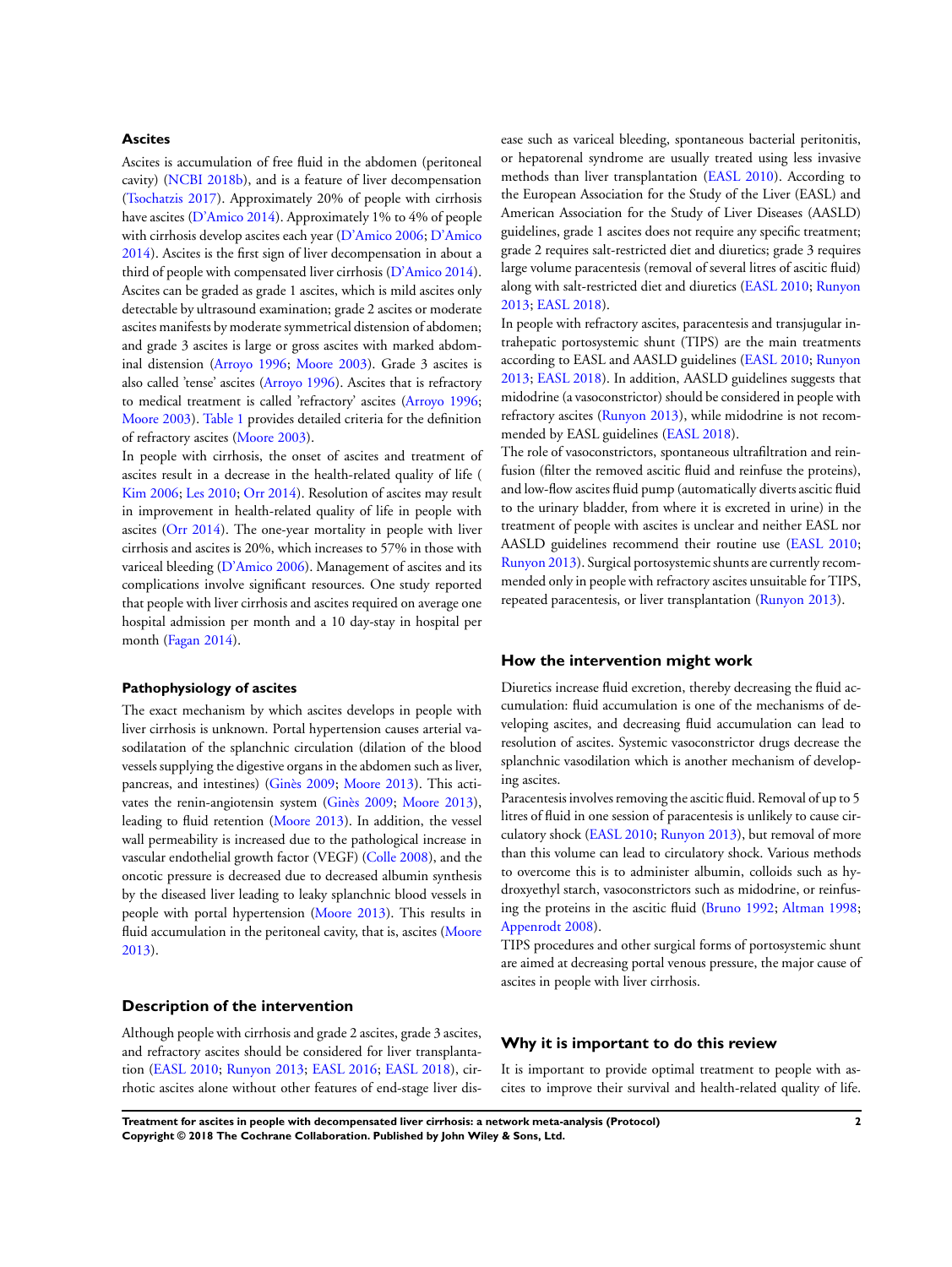Several different treatments are available but their relative efficacy and optimal combinations are not known. One Cochrane Review on TIPS versus paracentesis for people with cirrhosis and having refractory ascites is available [\(Saab 2006\)](#page-11-0); however, to date, there have not been any network meta-analyses on the topic. Network meta-analysis allows for a combination of direct and indirect evidence and the ranking of different interventions for different outcomes [\(Salanti 2011;](#page-11-0) [Salanti 2012\)](#page-11-0). With this systematic review and network meta-analysis, we aim to provide the best level of evidence for the benefits and harms of different treatments for ascites in people with decompensated liver cirrhosis. If it is not possible to perform this review with network meta-analysis methods, we will instead use standard Cochrane methods to perform head-tohead comparison meta-analysis whenever possible. We will also present results from direct comparisons whenever possible, even if we perform the network meta-analysis.

### **O B J E C T I V E S**

To compare the benefits and harms of different treatments for ascites in people with decompensated liver cirrhosis.

# **M E T H O D S**

### **Criteria for considering studies for this review**

### **Types of studies**

We will consider only randomised clinical trials for this network meta-analysis irrespective of language, publication status, or date of publication. We will exclude studies of other designs because of the risk of bias in such studies. Inclusion of indirect observational evidence could weaken our network meta-analysis, but this could also be viewed as a strength for assessing rare adverse events. It is well-established that exclusion of non-randomised studies increases the focus on potential benefits and reduces the focus on the risks of serious adverse events and those of any adverse events. However, because of the exponentially increased amount of work required for non-randomised studies, we will register and perform a new systematic review and meta-analysis of non-randomised studies for adverse events if there is uncertainty in the balance of benefits and harms of effective treatment(s).

#### **Types of participants**

We will include randomised clinical trials with adult trial participants undergoing treatment for ascites with decompensated liver cirrhosis. We will exclude randomised clinical trials in which participants had previously undergone liver transplantation.

### **Types of interventions**

We will include any of the following treatments for comparison with one another, either alone or in combination.

• Diuretics (different classes of diuretics based on their mechanism of action will be treated as separate interventions, for example, loop diuretics such as furosemide, torsemide; aldosterone antagonists such as spironolactone or potassium canrenoate).

• Large volume paracentesis (removes ascitic fluid) with different fluids to prevent circulatory dysfunction (for example, albumin, hydroxyethyl starch, etc).

• Spontaneous ultrafiltration and reinfusion (filter the removed ascitic fluid and reinfuse the proteins).

• Low-flow ascites fluid pump (automatically diverts ascitic fluid to the urinary bladder, from where it is excreted in urine).

• Systemic vasoconstrictor (for example, terlipressin, midodrine).

• TIPS procedure (decrease portal hypertension).

• Other forms of portosystemic shunt (decrease portal hypertension).

• No active intervention (no intervention or placebo).

The above list is not exhaustive. If we identify treatments of which we were unaware, we will consider eligibility of the treatments for inclusion in the network if they are used primarily for treatment of ascites. We will report the findings for these interventions in the 'Results' and 'Discussion' sections of the review.

We will exclude trials that evaluate cointerventions such as fluid restriction, restricted-salt diet, or drugs such as vasopressin-antagonists which are used as supplements to diuretics to overcome their adverse effects such as hyponatraemia. However, we will include trials in which such cointerventions are administered equally in both trial arms.

We will evaluate the plausibility of transitivity assumption by looking at the inclusion and exclusion criteria in the studies. Transitivity assumption means that participants included in the different trials with different treatments (in this case, ascites) can be considered to be a part of a multi-arm randomised clinical trial and could potentially have been randomised to any of the interventions [\(Salanti 2012\)](#page-11-0). In other words, any participant that meets the inclusion criteria is, in principle, equally likely to be randomised to any of the above eligible interventions. This necessitates that information on potential effect-modifiers such as grade of ascites (grade 2 ascites, grade 3 ascites, or refractory ascites) are the same across trials. If there is any concern about the transitivity assumption, we will perform separate meta-analysis for each of these different types of ascites.

**Treatment for ascites in people with decompensated liver cirrhosis: a network meta-analysis (Protocol) 3 Copyright © 2018 The Cochrane Collaboration. Published by John Wiley & Sons, Ltd.**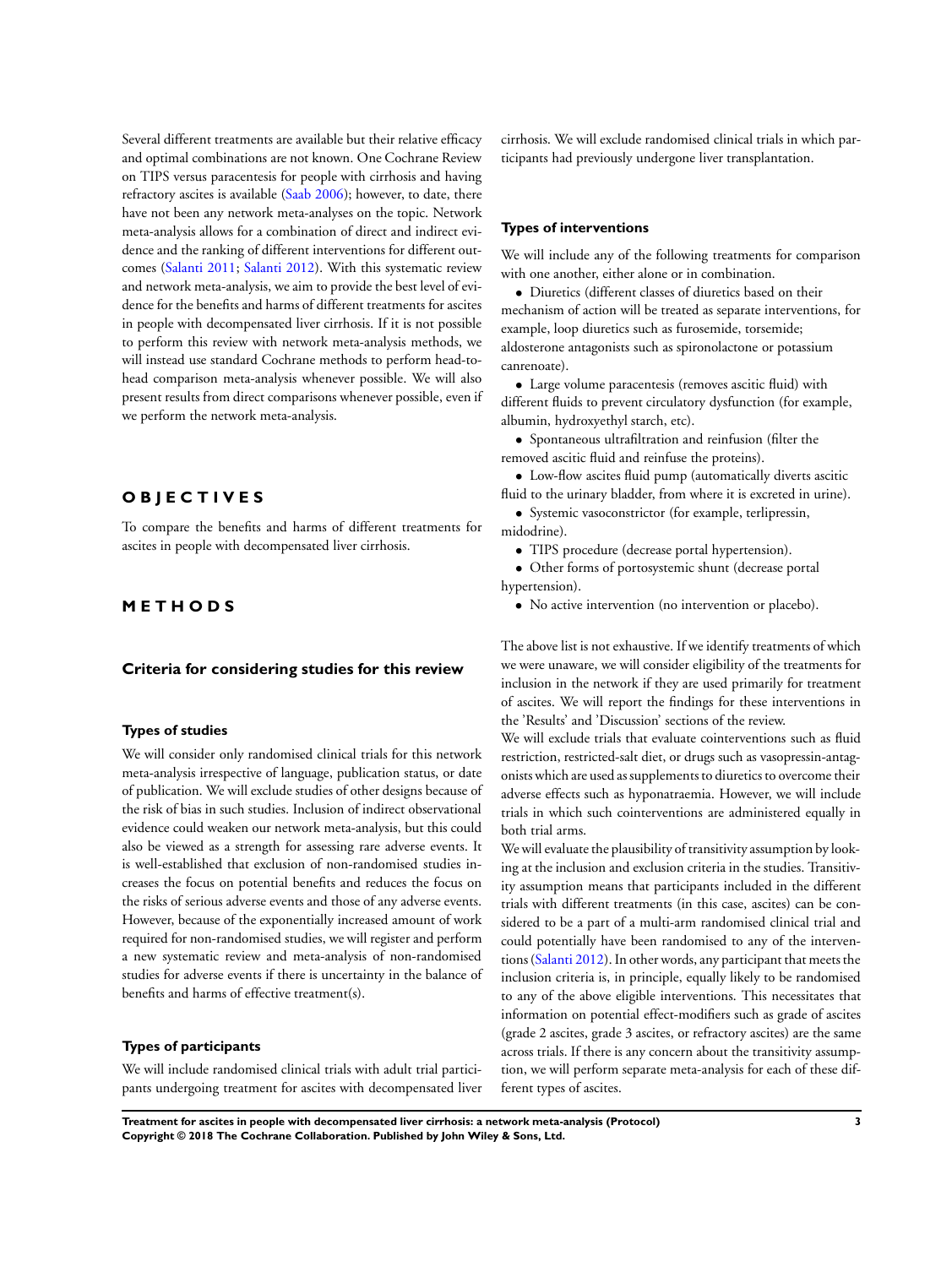#### **Types of outcome measures**

#### **Primary outcomes**

• All-cause mortality at maximal follow-up (time-to-death).

• Health-related quality of life using a validated scale such as the EQ-5D or 36-Item Short Form Health Survey (SF-36) at maximal follow-up [\(EuroQol 2018](#page-11-0); [Optum 2018](#page-11-0)).

• Serious adverse events (during or within six months after cessation of intervention). We define a serious adverse event as any event that would increase mortality; is life-threatening; requires hospitalisation; results in persistent or significant disability; is a congenital anomaly/birth defect; or any important medical event that might jeopardise the person or require intervention to prevent it ([ICH-GCP 1997\)](#page-11-0). However, we will use the definitions used by study authors for serious adverse events:

◦ proportion of people with one or more serious adverse events;

◦ number of serious adverse events per participant.

#### **Secondary outcomes**

• Any adverse events (during or within six months after cessation of intervention): We define an adverse event as any untoward medical occurrence not necessarily having a causal relationship with the intervention but resulting in a dose reduction or discontinuation of intervention (any time after commencement of intervention) [\(ICH-GCP 1997\)](#page-11-0). However, we will use the definition used by study authors for adverse events:

- proportion of people with one or more adverse events;
- number of any adverse events per participant.
- Time-to-liver transplantation (maximal follow-up).

• Time-to-resolution of ascites (however defined by authors at maximal follow-up):

- symptomatic recovery;
- resolution as per ultrasound.

• Time-to-other features of decompensation (maximal follow-up).

#### **Exploratory outcomes**

• Length of hospital stay (all hospital admissions until maximal follow-up).

• Number of days of lost work (in people who work) (maximal follow-up).

• Treatment costs (including the cost of the treatment and any resulting complications).

We have chosen the outcomes of this protocol based on their importance to patients in a survey related to research priorities for people with liver diseases [\(Gurusamy 2018\)](#page-11-0), based on feedback of the patient and public representative of this project, and based on an online survey about the outcomes promoted through Cochrane Consumer Network.

### **Search methods for identification of studies**

### **Electronic searches**

We will search the Cochrane Central Register of Controlled Trials (CENTRAL) in the Cochrane Library, MEDLINE Ovid, Embase Ovid, and Science Citation Index Expanded (Web of Science) from inception to date of search for randomised clinical trials comparing two or more of the above interventions without applying any language restrictions [\(Royle 2003](#page-11-0)). We will search for all possible comparisons formed by the interventions of interest. To identify further ongoing or completed trials, we will also search [clinicaltrials.gov](https://clinicaltrials.gov/), and the World Health Organization International Clinical Trials Registry Platform [\(apps.who.int/trialsearch/](http://apps.who.int/trialsearch/)) which searches various trial registers, including ISRCTN and ClinicalTrials.gov. We will also search the European Medical Agency ( EMA) ( [www.ema.europa.eu/ema/\)](http://www.ema.europa.eu/ema/) and US Food and Drug Administration ( FDA) ( [www.fda.gov\)](http://www.fda.gov) registries for randomised clinical trials. We have provided the provisional search strategies in [Appendix 1.](#page-15-0)

#### **Searching other resources**

We will search the references of the identified trials and the existing Cochrane Reviews on ascites in liver cirrhosis to identify additional trials for inclusion.

### **Data collection and analysis**

#### **Selection of studies**

Two review authors (KG and a research assistant) will independently identify trials for inclusion by screening the titles and abstracts of articles identified by the literature search, and will seek full-text articles of any references identified by at least one review author for potential inclusion. We will select trials for inclusion based on the full-text articles. We will list the references that we excluded and the reasons for their exclusion in the 'Characteristics of excluded' studies table. We will also list any ongoing trials identified primarily through the search of the clinical trial registers for further follow-up. We will resolve any discrepancies through discussion. We will illustrate the study selection process in a PRISMA diagram.

**Treatment for ascites in people with decompensated liver cirrhosis: a network meta-analysis (Protocol) 4 Copyright © 2018 The Cochrane Collaboration. Published by John Wiley & Sons, Ltd.**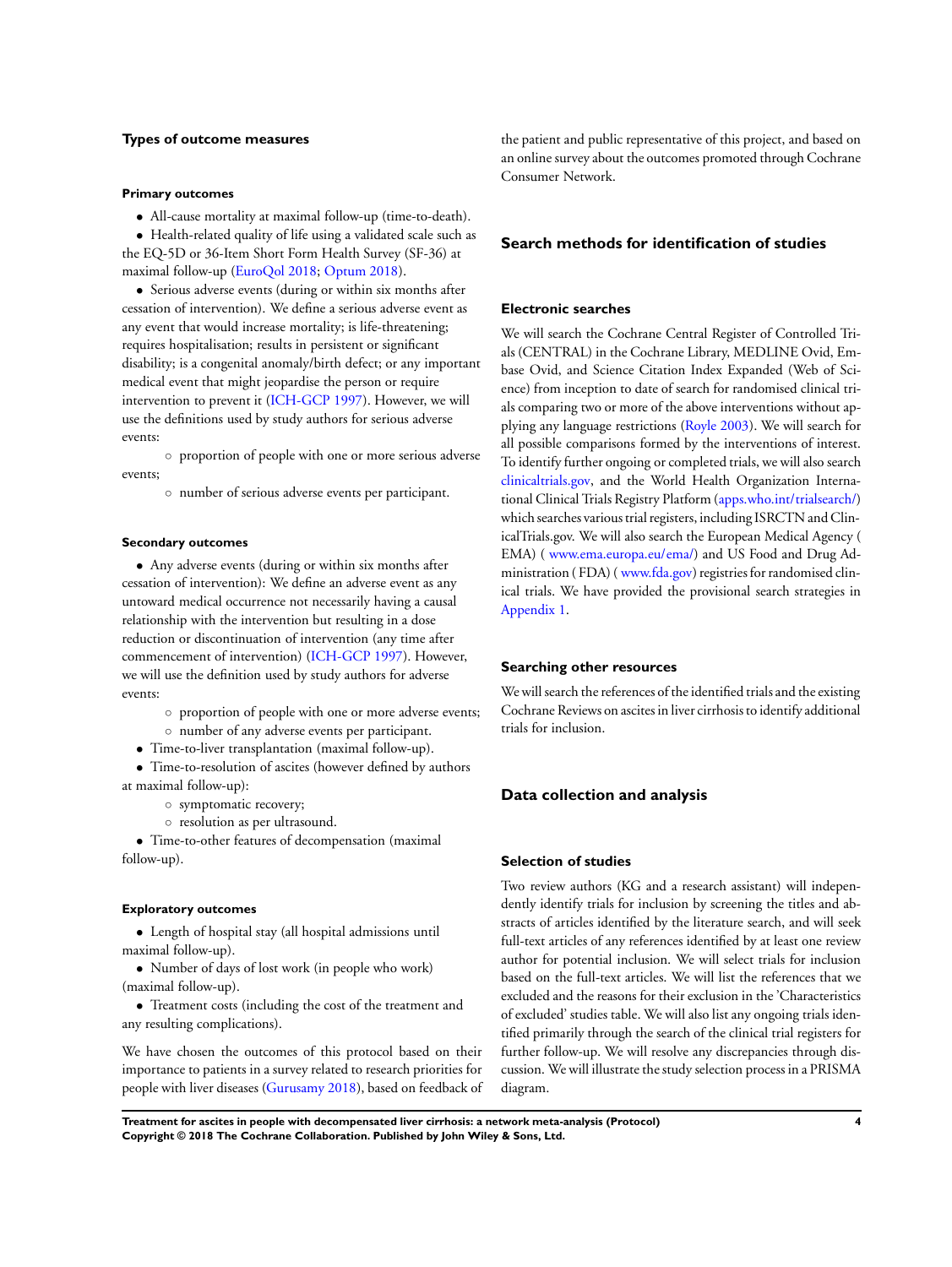### **Data extraction and management**

Two review authors (KG and a research assistant) will independently extract the following data onto a pre-piloted Microsoft Excel-based data extraction form (after translation of non-English articles).

• Outcome data (for each outcome and for each intervention group whenever applicable):

- number of participants randomised;
- number of participants included for the analysis;

◦ number of participants with events for binary outcomes, mean and standard deviation for continuous outcomes, number of events and the mean follow-up period for count outcomes, and number of participants with events and the mean follow-up period for time-to-event outcomes;

◦ natural logarithm of hazard ratio and its standard error if this was reported rather than the number of participants with events and the mean follow-up period for time-to-event outcomes;

◦ definition of outcomes or scale used if appropriate. • Data on potential effect modifiers:

◦ participant characteristics such as age, sex, grade of ascites, whether refractory or recurrent ascites, the aetiology for cirrhosis, and the interval between diagnosis of ascites and treatment;

◦ details of the intervention and control (including dose, frequency, and duration);

- length of follow-up;
- information related to risk of bias assessment (please

see below).

- Other data:
	- year and language of publication;
	- country in which the participants were recruited;
	- year(s) in which the trial was conducted;
	- inclusion and exclusion criteria.

We will collect outcomes at maximum follow-up but also at shortterm (up to three months) and medium-term (from three months to five years) if this is available.

We will contact the trial authors in the case of unclear or missing information. If there is any doubt as to whether trials shared the same participants, completely or partially (by identifying common authors and centres), we will attempt to contact the trial authors to clarify whether the trial report was duplicated. We will resolve any differences in opinion through discussion.

### **Assessment of risk of bias in included studies**

We will follow the guidance in the *Cochrane Handbook for Systematic Reviews of Interventions* [\(Higgins 2011](#page-11-0)), and described in the Cochrane Hepato-Biliary Group Module ([Gluud 2018\)](#page-11-0), to assess the risk of bias in the included trials. Specifically, we will assess sources of bias as defined below ([Schulz 1995;](#page-11-0) [Moher 1998;](#page-11-0) [Kjaergard 2001;](#page-11-0) [Wood 2008](#page-11-0); [Savovi](#page-11-0)c [2012a](#page-11-0); Savovic [2012b;](#page-11-0) [Lundh 2017;](#page-11-0) [Savovi](#page-11-0): [2018](#page-11-0)).

#### **Allocation sequence generation**

• Low risk of bias: sequence generation was achieved using computer random number generation or a random number table. Drawing lots, tossing a coin, shuffling cards, and throwing dice were adequate if performed by an independent person not otherwise involved in the trial.

• Unclear risk of bias: the method of sequence generation was not specified.

• High risk of bias: the sequence generation method was not random or only quasi-randomised. We will only use these studies for the assessment of harms and not of benefits.

#### **Allocation concealment**

• Low risk of bias: the allocation sequence was described as unknown to the investigators. Hence, the participants' allocations could not have been foreseen in advance of, or during, enrolment. Allocation was controlled by a central and independent randomisation unit, an onsite locked computer, identical-looking numbered sealed opaque envelopes, drug bottles or containers prepared by an independent pharmacist, or an independent investigator.

• Unclear risk of bias: it was unclear if the allocation was hidden or if the block size was relatively small and fixed so that intervention allocations may have been foreseen in advance of, or during, enrolment.

• High risk of bias: the allocation sequence was likely to be known to the investigators who assigned the participants.

#### **Blinding of participants and personnel**

• Low risk of bias: a blinding of participants and key study personnel ensured, and it was unlikely that the blinding could have been broken; or rarely no blinding or incomplete blinding, but the review authors judged that the outcome was not likely to be influenced by lack of blinding.

• Unclear risk of bias: any of the following: insufficient information to permit judgement of 'low risk' or 'high risk'; or the trial did not address this outcome.

• High risk of bias: any of the following: no blinding or incomplete blinding, and the outcome was likely to be influenced by lack of blinding; or blinding of key study participants and personnel attempted, but likely that the blinding could have been broken, and the outcome was likely to be influenced by lack of blinding.

**Treatment for ascites in people with decompensated liver cirrhosis: a network meta-analysis (Protocol) 5 Copyright © 2018 The Cochrane Collaboration. Published by John Wiley & Sons, Ltd.**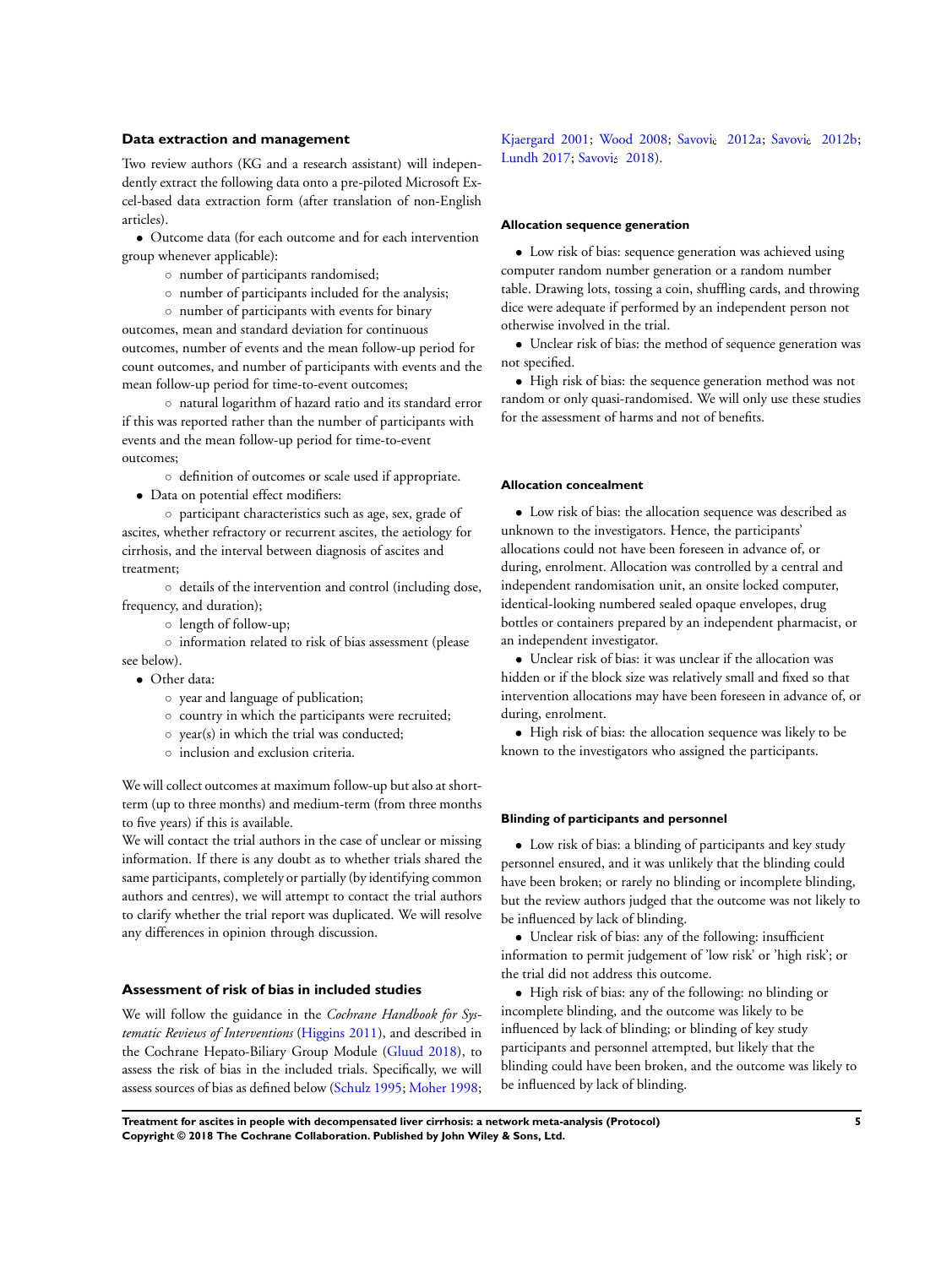#### **Blinded outcome assessment**

• Low risk of bias: blinding of outcome assessment ensured, and unlikely that the blinding could have been broken; or rarely no blinding of outcome assessment, but the review authors judged that the outcome measurement was not likely to be influenced by lack of blinding.

• Unclear risk of bias: any of the following: insufficient information to permit judgement of 'low risk' or 'high risk'; or the trial did not address this outcome.

• High risk of bias: any of the following: no blinding of outcome assessment, and the outcome measurement was likely to be influenced by lack of blinding; or blinding of outcome assessment, but likely that the blinding could have been broken, and the outcome measurement was likely to be influenced by lack of blinding.

#### **Incomplete outcome data**

• Low risk of bias: missing data were unlikely to make treatment effects depart from plausible values. The study used sufficient methods, such as multiple imputation, to handle missing data.

• Unclear risk of bias: there was insufficient information to assess whether missing data in combination with the method used to handle missing data were likely to induce bias on the results.

• High risk of bias: the results were likely to be biased due to missing data.

#### **Selective outcome reporting**

• Low risk of bias: the trial reported the following predefined outcomes: at least one of the outcomes related to the main reason for treatment of people with ascites, namely, mortality or resolution of ascites along with adverse events. If the original trial protocol was available, the outcomes should have been those called for in that protocol. If we obtain the trial protocol from a trial registry (e.g. [ClinicalTrials.gov](http://ClinicalTrials.gov)), the outcomes sought should have been those enumerated in the original protocol if the trial protocol was registered before or at the time that the trial was begun. If the trial protocol was registered after the trial was begun, we will not consider those outcomes to be reliable.

• Unclear risk of bias: not all predefined, or clinically relevant and reasonably expected, outcomes were reported fully, or it was unclear whether data on these outcomes were recorded or not.

• High risk of bias: one or more predefined or clinically relevant and reasonably expected outcomes were not reported, despite the fact that data on these outcomes should have been available and even recorded.

#### **For-profit bias**

• Low risk of bias: the trial appeared to be free of industry sponsorship or other type of for-profit support that could manipulate the trial design, conductance, or results of the trial (industry-sponsored trials overestimate the efficacy by about 25%) ([Lundh 2017](#page-11-0)).

• Uncertain risk of bias: the trial may or may not have been free of for-profit bias, as no information on clinical trial support or sponsorship was provided.

• High risk of bias: the trial was sponsored by industry or received other type of for-profit support.

#### **Other bias**

• Low risk of bias: the trial appeared to be free of other components that could put it at risk of bias (e.g. inappropriate control or dose or administration of control, baseline differences, early stopping).

• Uncertain risk of bias: the trial may or may not have been free of other components that could put it at risk of bias.

• High risk of bias: there were other factors in the trial that could put it at risk of bias (e.g. baseline differences, early stopping).

We will consider a trial to be at low risk of bias if we assess the trial to be at low risk of bias across all listed bias risk domains. Otherwise, we will consider trials to be at high risk of bias. At the outcome level, we will classify an outcome to be at low risk of bias if the allocation sequence generation, allocation concealment, blinding of participants, healthcare professionals, and outcome assessors, incomplete outcome data, and selective outcome reporting ( at the outcome level) are at low risk of bias for objective and subjective outcomes ( [Savovic 2018](https://archie.cochrane.org/sections/documents/viewDiff?documentPK=z1707271130075722681993463338015%26versionPK1=z1806241858072857675958590274691%26versionPK2=z1807130502575771364091778494178#REF-Savovic-2018)).

#### **Measures of treatment effect**

#### **Relative treatment effects**

For dichotomous variables (e.g. proportion of participants with serious adverse events or any adverse events), we will calculate the odds ratio (OR) with 95% credible interval (CrI) (or Bayesian confidence interval) [\(Severini 1993\)](#page-11-0). For continuous variables (e.g. health-related quality of life reported on the same scale), we will calculate the mean difference (MD) with 95% Crl. We will use standardised mean difference (SMD) values with 95% Crl for health-related quality of life if included trials use different scales. For count outcomes (e.g. number of serious adverse events or number of any adverse events), we will calculate the rate ratio (RaR) with 95% Crl. For time-to-event data (e.g. all-cause mortality at maximal follow-up), we will calculate hazard ratio (HR) with 95% Crl.

**Treatment for ascites in people with decompensated liver cirrhosis: a network meta-analysis (Protocol) 6 Copyright © 2018 The Cochrane Collaboration. Published by John Wiley & Sons, Ltd.**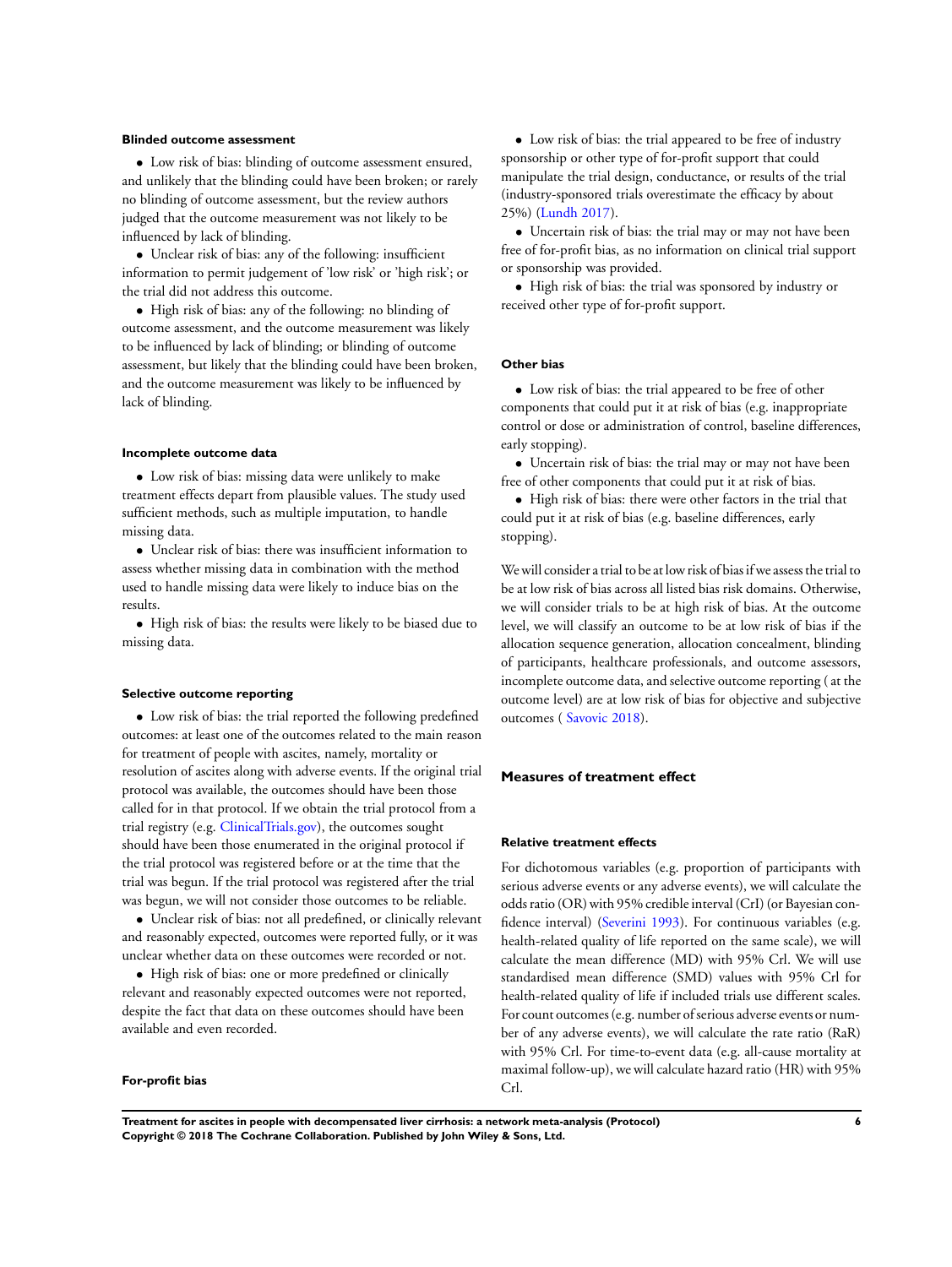#### **Relative ranking**

We will estimate the ranking probabilities for all interventions of being at each possible rank for each intervention. We will obtain the surface under the cumulative ranking curve (SUCRA) (cumulative probability), rankogram, and relative ranking table with CrI for the ranking probabilities ([Salanti 2011](#page-11-0); [Chaimani 2013\)](#page-11-0).

#### **Unit of analysis issues**

The unit of analysis is the participant undergoing treatment for ascites according to the intervention group to which the participant was randomly assigned.

#### **Cluster-randomised clinical trials**

We will include cluster-randomised clinical trials provided that the effect estimate adjusted for cluster correlation is available. If this is not available, we will include such trials if sufficient information to calculate the design effect is available from the trial because this will allow us to take clustering into account. We will also assess additional domains of risk of bias for cluster-randomised trials according to guidance in the *Cochrane Handbook for Systematic Reviews of Interventions* ([Higgins 2011\)](#page-11-0).

### **Cross-over randomised clinical trials**

If we identify any cross-over randomised clinical trials, we will include the outcomes after the period of first intervention because the included treatments can have residual effects.

#### **Trials with multiple intervention groups**

We will collect data for all trial intervention groups that meet the inclusion criteria. The codes for analysis, that we will use, will account for the correlation between the effect sizes from studies with more than two groups.

#### **Dealing with missing data**

We will perform an intention-to-treat analysis whenever possible [\(Newell 1992](#page-11-0)); otherwise, we will use the data available to us. This may result in the use of 'per-protocol' analyses. Since these may be biased, particularly if the data are not missing at random (for example, treatment was withdrawn due to adverse events or duration of treatment was shortened because of lack of response and such participants were excluded from analysis), we will conduct bestworst case scenario analysis (good outcome in intervention group and bad outcome in control group) and worst-best case scenario analysis (bad outcome in intervention group and good outcome in control group) as sensitivity analyses whenever possible for dichotomous outcomes.

For continuous outcomes, we will impute the standard deviation from P values according to guidance in the *Cochrane Handbook* *for Systematic Reviews of Interventions* ([Higgins 2011\)](#page-11-0). If the data are likely to be normally distributed, we will use the median for meta-analysis when the mean is not available. If it is not possible to calculate the standard deviation from the P value or the confidence intervals, we will impute the standard deviation using the largest standard deviation in other trials for that outcome. This form of imputation can decrease the weight of the study for calculation of mean differences and may bias the effect estimate to no effect for calculation of standardised mean differences [\(Higgins 2011\)](#page-11-0).

#### **Assessment of heterogeneity**

We will assess clinical and methodological heterogeneity by carefully examining the characteristics and design of included trials. We will assess the presence of clinical heterogeneity by comparing effect estimates (please see [Subgroup analysis and investigation of](#page-2-0) [heterogeneity\)](#page-2-0) in trial reports of different drug dosages, different grades of ascites (grade 2 or grade 3), refractory or recurrent ascites, different aetiologies for cirrhosis (for example, alcohol-related liver disease, viral liver diseases, autoimmune liver disease), and based on the co-interventions (for example, both groups receive prophylactic antibiotics to decrease the risk of subacute bacterial peritonitis). Different study designs and risk of bias can contribute to methodological heterogeneity.

We will assess statistical heterogeneity by comparing the results of the fixed-effect model meta-analysis and the random-effects model meta-analysis, between-study standard deviation (tau<sup>2</sup> and comparing this with values reported in study of the distribution of between-study heterogeneity) ([Turner 2012\)](#page-11-0), and by calculating the I<sup>2</sup> statistic using [Stata/SE 14.2](#page-11-0). If we identify substantial clinical, methodological, or statistical heterogeneity, we will explore and address the heterogeneity in subgroup analysis (see ['Subgroup](#page-2-0) [analysis and investigation of heterogeneity](#page-2-0)').

### **Assessment of transitivity across treatment comparisons**

We will assess the transitivity assumption by comparing the distribution of the potential effect modifiers (clinical: grade of ascites (grade 2 versus grade 3) and whether refractory or recurrent ascites; methodological: risk of bias, year of randomisation, duration of follow-up) across the different pairwise comparisons.

#### **Assessment of reporting biases**

For the network meta-analysis we will perform a comparison-adjusted funnel plot. If there is no meaningful way in which to rank these studies (i.e. there was no specific change in the risk of bias in the studies, sample size, or the control group used over time), we will judge the reporting bias by the completeness of the search [\(Chaimani 2012\)](#page-11-0).

**Treatment for ascites in people with decompensated liver cirrhosis: a network meta-analysis (Protocol) 7 Copyright © 2018 The Cochrane Collaboration. Published by John Wiley & Sons, Ltd.**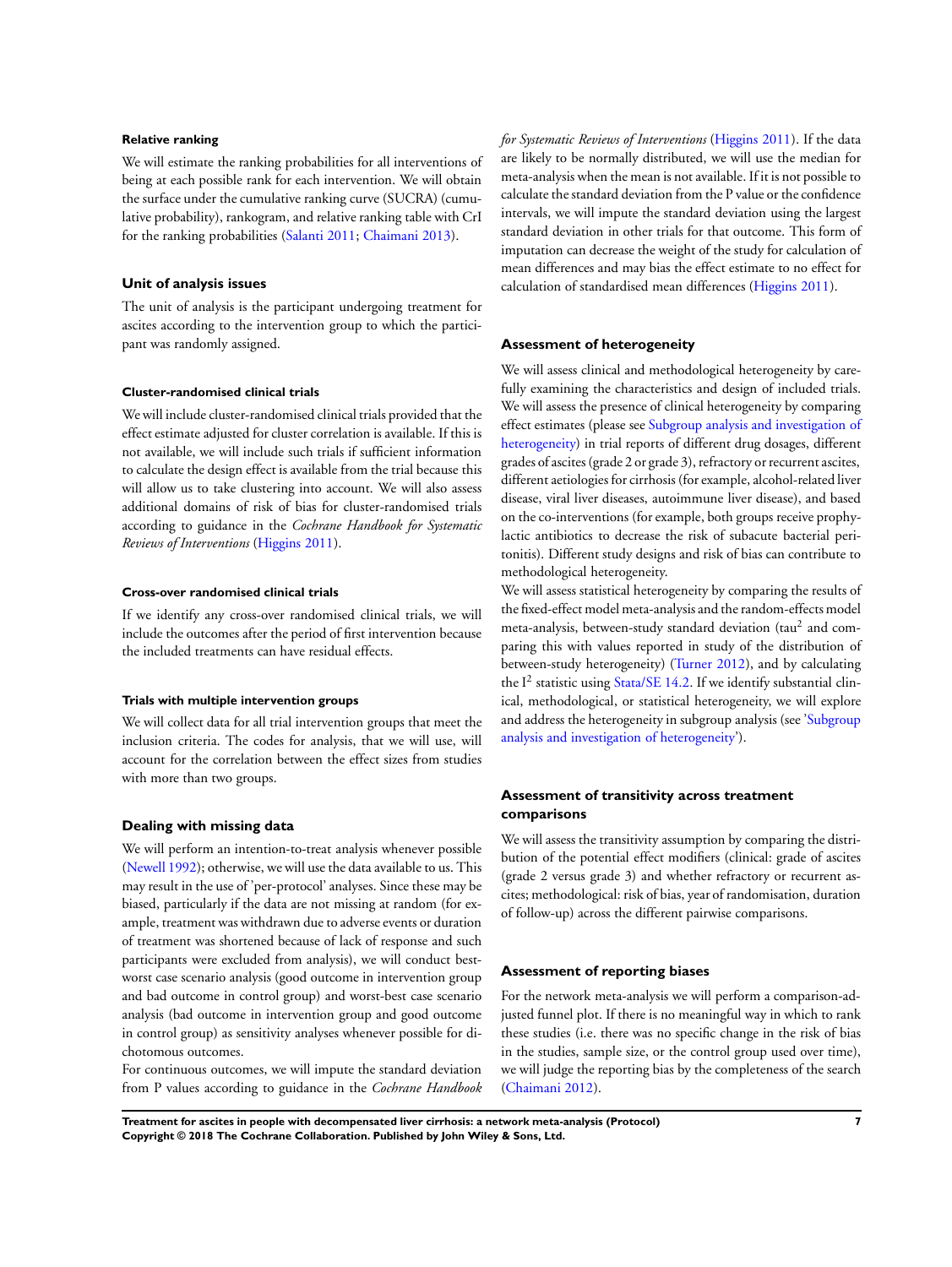### **Data synthesis**

#### **Methods for indirect and mixed comparisons**

We will conduct network meta-analyses to compare multiple interventions simultaneously for each of the primary and secondary outcomes. Network meta-analysis combines direct evidence within trials and indirect evidence across trials ([Mills 2012](#page-11-0)). We will obtain a network plot to ensure that the trials are connected by interventions using [Stata/SE 14.2](#page-11-0) [\(Chaimani 2013](#page-11-0)). We will exclude any trials that are not connected to the network from the network meta-analysis and report only the direct pairwise meta-analysis for such comparisons. We will summarise the population and methodological characteristics of the trials included in the network meta-analysis in a table based on pairwise comparisons. We will conduct a Bayesian network meta-analysis using the Markov chain Monte Carlo method in OpenBUGS 3.2.3 as per guidance from the National Institute for Health and Care Excellence (NICE) Decision Support Unit (DSU) documents [\(Dias](#page-11-0) [2016](#page-11-0)). We will model the treatment contrast (i.e. log odds ratio for binary outcomes, mean difference or standardised mean difference for continuous outcomes, log rate ratio for count outcomes, and log hazard ratio for time-to-event outcomes) for any two interventions ('functional parameters') as a function of comparisons between each individual intervention and the reference group ('basic parameters') using appropriate likelihood functions and links [\(Lu 2006](#page-11-0)). We will use binomial likelihood and logit link for binary outcomes, Poisson likelihood and log link for count outcomes, binomial likelihood and complementary log-log link (a semiparametric model which excludes censored individuals from the denominator of 'at risk' individuals at the point when they are censored), and normal likelihood and identity link for continuous outcomes. We will use the 'no active intervention' as the reference group. We will perform a fixed-effect model and random-effects model for the network meta-analysis. We will report both models for comparison with the reference group in a forest plot. For each pairwise comparison in a table, we will report the fixed-effect model if the two models report similar results; otherwise, we will report the more conservative model.

We will use a hierarchical Bayesian model using three different initial values, employing codes provided by NICE DSU ([Dias 2016](#page-11-0)). We will use a normal distribution with large variance (10,000) for treatment effect priors (vague or flat priors). For the random-effects model, we will use a prior distributed uniformly (limits: 0 to 5) for between-trial standard deviation but will assume same between-trial standard deviation across treatment comparisons [\(Dias](#page-11-0) [2016](#page-11-0)). We will use a 'burn-in' of 10,000 simulations, check for convergence (of effect estimates and between-study heterogeneity) visually (i.e. whether the values in different chains mix very well by visualisation), and run the models for another 10,000 simulations to obtain effect estimates. If we do not obtain convergence, we will increase the number of simulations for the 'burn-in'. If we still do not obtain convergence, we will use alternate initial values and priors employing methods suggested by [van Valkenhoef 2012.](#page-11-0) We will estimate the probability that each intervention ranks at one of the possible positions using the NICE DSU codes ([Dias 2016](#page-11-0)).

#### **Assessment of inconsistency**

We will assess inconsistency (statistical evidence of the violation of transitivity assumption) by fitting both an inconsistency model and a consistency model. We will use inconsistency models employed in the NICE DSU manual, as we will use a common between-study standard deviation ([Dias 2014\)](#page-11-0). In addition, we will use design-by-treatment full interaction model and inconsistency factor (IF) plots to assess inconsistency ([Higgins 2012](#page-11-0); [Chaimani](#page-11-0) [2013](#page-11-0)). We will use [Stata/SE 14.2](#page-11-0) to create IF plots. In the presence of inconsistency, we will assess whether the inconsistency was due to clinical or methodological heterogeneity by performing separate analyses for each of the different subgroups mentioned in the [Subgroup analysis and investigation of heterogeneity](#page-2-0) section.

If there is evidence of inconsistency, we will identify areas in the network where substantial inconsistency might be present in terms of clinical and methodological diversities between trials and, when appropriate, limit network meta-analysis to a more compatible subset of trials.

### **Direct comparison**

We will perform the direct comparisons using the same codes and the same technical details.

### **Calculation of required information size and Trial Sequential Analysis**

For calculation of the required information size, see [Appendix 2.](#page-17-0) We will perform Trial Sequential Analysis for direct comparisons to control the risk of random errors when we include at least two trials for the comparison of other interventions versus no active intervention ('control') for the outcomes all-cause mortality at maximal follow-up and health-related quality of life, the two outcomes that determine whether the intervention should be given [\(Wetterslev 2008](#page-11-0); [Thorlund 2011](#page-11-0); [TSA 2011](#page-11-0); [Wetterslev 2017](#page-11-0)). For all-cause mortality at maximal follow-up, we will use an alpha error as per guidance of [Jakobsen 2014](#page-11-0) (i.e. 0.033), power of 90% (beta error of 10%) [\(Castellini 2017\)](#page-11-0), a relative risk reduction of 20%, the median control group proportion observed in the trials, and the heterogeneity observed in the meta-analysis using [Stata/SE](#page-11-0) [14.2,](#page-11-0) employing methods suggested by [Miladinovic 2013](#page-11-0). For health-related quality of life, a continuous outcome, we will use an alpha error as per guidance of [Jakobsen 2014](#page-11-0) (i.e. 0.033), power of 90% (beta error of 10%) [\(Castellini 2017\)](#page-11-0), a standardised mean difference of 0.2, the median health-related quality of life in the control group in the trials, and the heterogeneity observed in the meta-analysis.

**Treatment for ascites in people with decompensated liver cirrhosis: a network meta-analysis (Protocol) 8 Copyright © 2018 The Cochrane Collaboration. Published by John Wiley & Sons, Ltd.**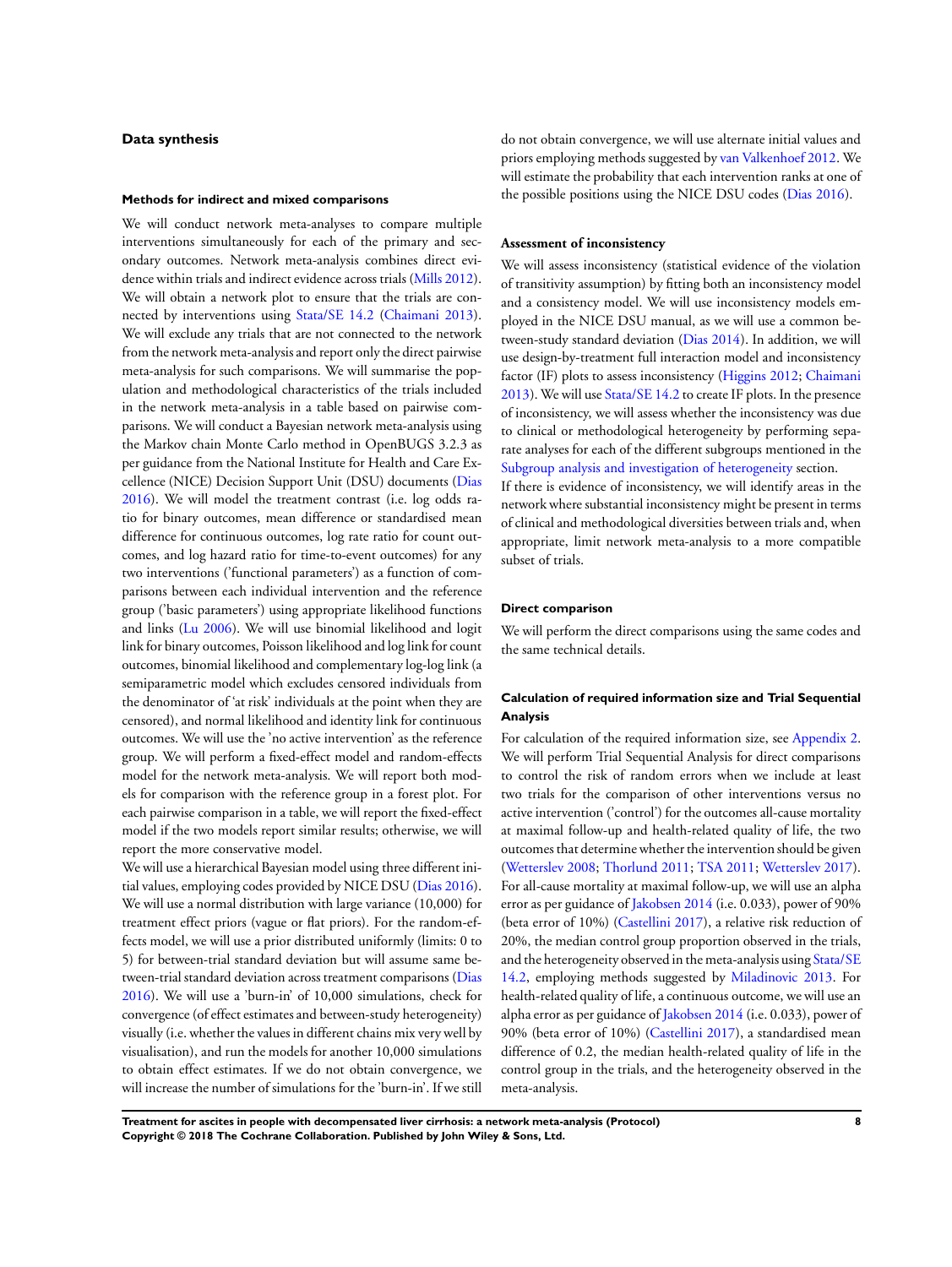### **Subgroup analysis and investigation of heterogeneity**

We plan to assess the differences in the effect estimates between the following subgroups and investigate heterogeneity and inconsistency using meta-regression with the help of the codes provided in NICE DSU guidance if we include a sufficient number of trials [\(Dias 2012a](#page-11-0)). We plan to use the following trial-level covariates for meta-regression.

• Trials at low risk of bias compared to trials at high risk of bias.

• Based on the grade of ascites (grade 2 or grade 3 or refractory/recurrent ascites).

• Based on the aetiology for cirrhosis (for example, alcoholrelated liver disease, viral liver diseases, autoimmune liver disease).

• Based on the interval between the diagnosis of ascites and the start of treatment.

• Based on the co-interventions (for example, both groups receive prophylactic antibiotics to decrease the risk of subacute bacterial peritonitis).

• Based on the period of follow-up (short-term: up to three months, medium term: more than three months to five years, long-term more than five years).

• Based on the definition used by authors for serious adverse events and any adverse event [\(ICH-GCP 1997](#page-11-0) versus other definitions).

We will calculate a single common interaction term when applicable [\(Dias 2012a](#page-11-0)). If the 95% Crl of the interaction term does not overlap zero, we will consider this statistically significant heterogeneity or inconsistency (depending upon the factor being used as covariate).

#### **Sensitivity analysis**

If a trial reports only per-protocol analysis results, we plan to reanalyse the results using the best-worst case scenario and worstbest case scenario analyses as sensitivity analyses whenever possible. We will also perform a sensitivity analysis excluding the trials in which mean or standard deviation, or both, were imputed and use the median standard deviation in the trials to impute missing standard deviations.

### **Presentation of results**

We will follow the PRISMA-NMA statement while reporting [\(Hutton 2015\)](#page-11-0). We will present the effect estimates with 95% CrI for each pairwise comparison calculated from the direct comparisons and network meta-analysis. We will also present the cumulative probability of the treatment ranks (i.e. the probability that the intervention is within the top two, the probability that the intervention is within the top three, etc.) in graphs (SU-CRA) [\(Salanti 2011\)](#page-11-0). We will plot the probability that each intervention was best, second best, third best, etc. for each of the

different outcomes (rankograms), which are generally considered more informative ([Salanti 2011;](#page-11-0) [Dias 2012b](#page-11-0)). We will also provide the CrI of the probabilities in the ranking probability tables. We will upload all the raw data and the codes used for analysis in the [European Organization for Nuclear Research open source](https://zenodo.org/) [database](https://zenodo.org/) (Zenodo) and will provide a link within the review.

### **Grading of evidence**

We will present 'Summary of findings' tables for all the primary and secondary outcomes. We will follow the approach suggested by [Puhan 2014.](#page-11-0) First, we will calculate the direct and indirect effect estimates and 95% CrI using the node-splitting approach [\(Dias](#page-11-0) [2010](#page-11-0)), that is calculating the direct estimate for each comparison by including only trials in which there was direct comparison of interventions and the indirect estimate for each comparison by excluding the trials in which there was direct comparison of interventions. Next, we will rate the quality of direct and indirect effect estimates using GRADE methodology, which takes into account the risk of bias, inconsistency, directness of evidence, imprecision, and publication bias ([Guyatt 2011\)](#page-11-0). We will then present the estimates of the network meta-analysis and rate the quality of network meta-analysis effect estimates as the best quality of evidence between the direct and indirect estimates ([Puhan 2014](#page-11-0)). In addition, we will present information on the absolute measures (i.e. proportion of people with the outcome in each intervention group based on the direct estimates, indirect estimates, and network meta-analysis estimates). We will also present information on the number of trials and participants as per the standard 'Summary of findings' table.

#### **Recommendations for future research**

We will also provide recommendations for future research in the population, intervention, control, outcomes, period of follow-up, and study design based on the uncertainties that we identify from the existing research.

# **A C K N O W L E D G E M E N T S**

We acknowledge the help and support of the Cochrane Hepato-Biliary Group. We thank the following peer referees who provided comments to improve the protocol.

Peer reviewers: Michael Volk, USA; Yogesh Puri, UK

Contact Editor: Christian Gluud, Denmark

Sign-off Editor: Christian Gluud, Denmark

Cochrane Review Group funding acknowledgement: the Danish State is the largest single funder of the Cochrane Hepato-Biliary Group through its investment in the Copenhagen Trial Unit,

**Treatment for ascites in people with decompensated liver cirrhosis: a network meta-analysis (Protocol) 9 Copyright © 2018 The Cochrane Collaboration. Published by John Wiley & Sons, Ltd.**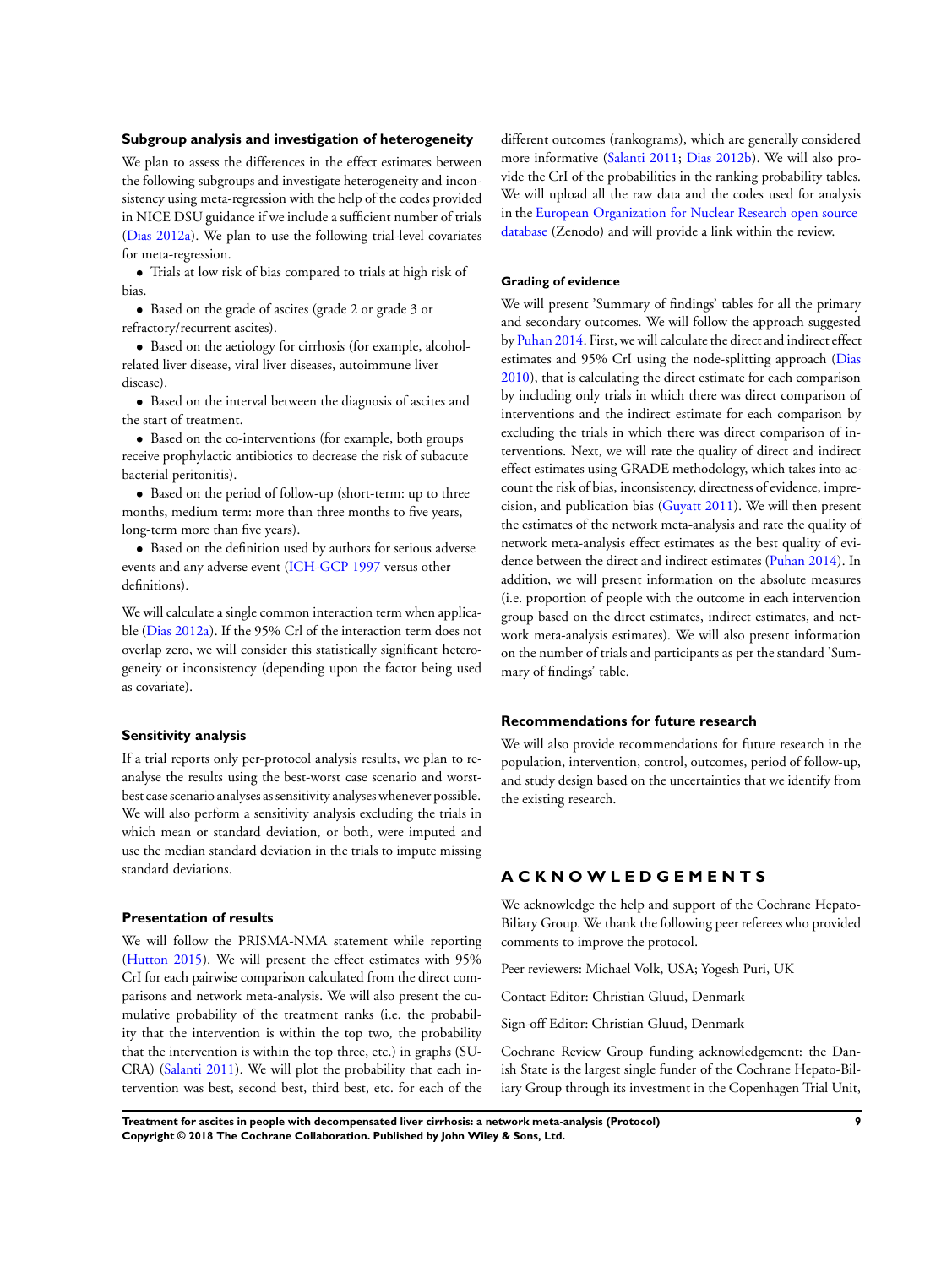<span id="page-11-0"></span>Centre for Clinical Intervention Research, Rigshospitalet, Copenhagen University Hospital, Denmark.

This project was funded by the National Institute for Health Research (NIHR) Systematic Reviews Programme (project number 16/114/17).

### **Department of Health disclaimer**

The views and opinions expressed therein are those of the review authors and do not necessarily reflect those of the 16/114/17 Programme, the NIHR, the NHS, or the Department of Health.

### **Danish State and the Copenhagen Trial Unit Disclaimer**

The views and opinions expressed in this Cochrane Review are those of the review authors and do not necessarily reflect those of the Danish State or the Copenhagen Trial Unit.

### **R E F E R E N C E S**

**Additional references**

#### **Adam 2012**

Adam R, Karam V, Delvart V, O'Grady J, Mirza D, Klempnauer J, et al. Evolution of indications and results of liver transplantation in Europe. A report from the European Liver Transplant Registry (ELTR). *Journal of Hepatology* 2012;**57**(3):675–88.

#### **Altman 1998**

Altman C, Bernard B, Roulot D, Vitte RL, Ink O. Randomized comparative multicenter study of hydroxyethyl starch versus albumin as a plasma expander in cirrhotic patients with tense ascites treated with paracentesis. *European Journal of Gastroenterology and Hepatology* 1998; **10**(1):5–10.

### **Appenrodt 2008**

Appenrodt B, Wolf A, Grünhage F, Trebicka J, Schepke M, Rabe C, et al. Prevention of paracentesis-induced circulatory dysfunction: midodrine vs albumin. A randomized pilot study. *Liver International* 2008;**28**(7):1019–25.

### **Arroyo 1996**

Arroyo V, Ginès P, Gerbes AL, Dudley FJ, Gentilini P, Laffi G, et al. Definition and diagnostic criteria of refractory ascites and hepatorenal syndrome in cirrhosis. International Ascites Club. *Hepatology* 1996;**23**(1):164–76.

#### **Best 2018**

Best LMJ, Freeman S, Sutton AJ, Hawkins N, Tsochatzis E, Gurusamy KS. Treatment for hepatorenal syndrome in people with decompensated liver cirrhosis: a network metaanalysis. *Cochrane Database of Systematic Reviews* 2018, Issue 9. DOI: 10.1002/14651858.CD013103

#### **Bruno 1992**

Bruno S, Borzio M, Romagnoni M, Battezzati PM, Rossi S, Chiesa A, et al. Comparison of spontaneous ascites filtration and reinfusion with total paracentesis with intravenous albumin infusion in cirrhotic patients with tense ascites. *BMJ* 1992;**304**(6843):1655–8.

#### **Castellini 2017**

Castellini G, Nielsen EE, Gluud C. Comment on: "Cell therapy for heart disease: Trial sequential analyses of two Cochrane reviews". *Clinical Pharmacology and Therapeutics* 2017;**102**(1):21–4.

#### **Chaimani 2012**

Chaimani A, Salanti G. Using network meta-analysis to evaluate the existence of small-study effects in a network of interventions. *Research Synthesis Methods* 2012;**3**(2): 161–76.

#### **Chaimani 2013**

Chaimani A, Higgins JP, Mavridis D, Spyridonos P, Salanti G. Graphical tools for network meta-analysis in STATA. *PLOS One* 2013;**8**(10):e76654.

### **Colle 2008**

Colle I, Geerts AM, Van Steenkiste C, Van Vlierberghe H. Hemodynamic changes in splanchnic blood vessels in portal hypertension. *Anatomical Record* 2008;**291**(6):699–713.

#### **D'Amico 2006**

D'Amico G, Garcia-Tsao G, Pagliaro L. Natural history and prognostic indicators of survival in cirrhosis: a systematic review of 118 studies. *Journal of Hepatology* 2006;**44**(1): 217–31.

#### **D'Amico 2014**

D'Amico G, Pasta L, Morabito A, D'Amico M, Caltagirone M, Malizia G, et al. Competing risks and prognostic stages of cirrhosis: a 25-year inception cohort study of 494 patients. *Alimentary Pharmacology & Therapeutics* 2014;**39** (10):1180–93.

#### **de Franchis 2015**

de Franchis R, Baveno VI Faculty. Expanding consensus in portal hypertension: report of the Baveno VI consensus workshop: stratifying risk and individualizing care for portal hypertension. *Journal of Hepatology* 2015;**63**(3):743–52.

#### **Del Re 2013**

Del Re AC, Spielmans GI, Flückiger C, Wampold BE. Efficacy of new generation antidepressants: differences seem illusory. *PLOS One* 2013;**8**(6):e63509.

#### **Dias 2010**

Dias S, Welton NJ, Caldwell DM, Ades AE. Checking consistency in mixed treatment comparison meta-analysis. *Statistics in Medicine* 2010;**29**(7-8):932–44.

**Treatment for ascites in people with decompensated liver cirrhosis: a network meta-analysis (Protocol) 10 Copyright © 2018 The Cochrane Collaboration. Published by John Wiley & Sons, Ltd.**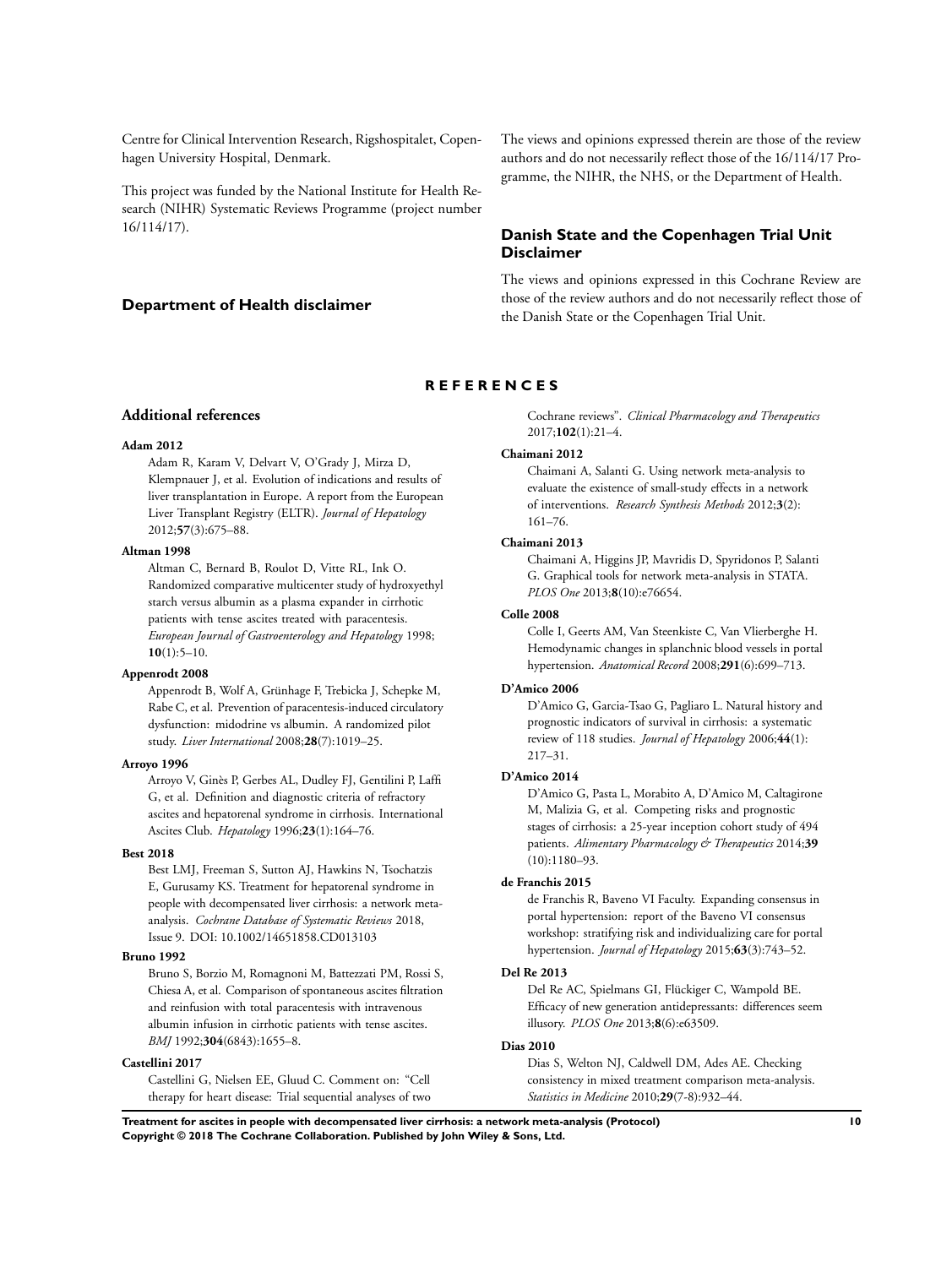#### **Dias 2012a**

Dias S, Sutton AJ, Welton NJ, Ades AE. NICE DSU technical support document 3: heterogeneity: subgroups, meta-regression, bias and bias-adjustment, September 2011 (last updated April 2012). nicedsu.org.uk/wpcontent/uploads/2016/03/TSD3-Heterogeneity.finalreport.08.05.12.pdf (accessed 17 July 2018).

#### **Dias 2012b**

Dias S, Welton NJ, Sutton AJ, Ades AE. NICE DSU technical support document 1: introduction to evidence synthesis for decision making, April 2011 (last updated April 2012). scharr.dept.shef.ac.uk/nicedsu/wp-content/uploads/ sites/7/2016/03/TSD1-Introduction.final ..08.05.12.pdf (accessed 17 July 2018).

#### **Dias 2014**

Dias S, Welton NJ, Sutton AJ, Caldwell DM, Lu G, Ades AE. NICE DSU technical support document 4: inconsistency in networks of evidence based on randomised controlled trials, May 2011 (last updated April 2014). nicedsu.org.uk/wp-content/uploads/2016/03/TSD4- Inconsistency.final .15April2014.pdf (accessed 17 July 2018).

### **Dias 2016**

Dias S, Welton NJ, Sutton AJ, Ades AE. NICE DSU technical support document 2: a generalised linear modelling framework for pairwise and network meta-analysis of randomised controlled trials, August 2011 (last updated September 2016). www.ncbi.nlm.nih.gov/pubmedhealth/ PMH0088912/pdf/PubMedHealth PMH0088912.pdf (accessed 17 July 2018).

#### **EASL 2010**

European Association for the Study of the Liver. EASL clinical practice guidelines on the management of ascites, spontaneous bacterial peritonitis, and hepatorenal syndrome in cirrhosis. *Journal of Hepatology* 2010;**53**(3):397–417.

#### **EASL 2016**

European Association for the Study of the Liver. EASL clinical practice guidelines: liver transplantation. *Journal of Hepatology* 2016;**64**(2):433–85.

#### **EASL 2018**

European Association for the Study of the Liver. EASL Clinical Practice Guidelines for the management of patients with decompensated cirrhosis. *Journal of Hepatology* 2018; **69**(2):406–60. DOI: 10.1016/j.jhep.2018.03.024

#### **EuroQol 2018**

EuroQol. EQ-5D Instruments | About EQ-5D, 2018. euroqol.org/eq-5d-instruments/ (accessed 17 July 2018).

### **Fagan 2014**

Fagan KJ, Zhao EY, Horsfall LU, Ruffin BJ, Kruger MS, McPhail SM, et al. Burden of decompensated cirrhosis and ascites on hospital services in a tertiary care facility: time for change?. *Internal Medicine Journal* 2014;**44**(9):865–72.

## **Fleming 2008**

Fleming KM, Aithal GP, Solaymani-Dodaran M, Card TR, West J. Incidence and prevalence of cirrhosis in the united

kingdom, 1992-2001: a general population-based study. *Journal of Hepatology* 2008;**49**(5):732–8.

#### **Ginès 2009**

Ginès P, Schrier RW. Renal failure in cirrhosis. *New England Journal of Medicine* 2009;**361**(13):1279–90.

#### **Gluud 2018**

Gluud C, Nikolova D, Klingenberg SL. Cochrane Hepato-Biliary Group. About the Cochrane Collaboration (Cochrane Review Groups (CRGs)) 2018, Issue 3. Art. No.: LIVER.

### **Gurusamy 2018**

Gurusamy K, Walmsley M, Davidson BR, Frier C, Fuller B, Madden A, et al. Top research priorities in liver and gallbladder disorders in the United Kingdom. Article under review.

#### **Guyatt 2011**

Guyatt G, Oxman AD, Akl EA, Kunz R, Vist G, Brozek J, et al. GRADE guidelines: 1. Introduction-GRADE evidence profiles and summary of findings tables. *Journal of Clinical Epidemiology* 2011;**64**(4):383–94.

### **Higgins 2011**

Higgins JPT, Green S, editor(s). Cochrane Handbook for Systematic Reviews of Interventions Version 5.1.0 (updated March 2011). The Cochrane Collaboration, 2011. Available from handbook.cochrane.org.

### **Higgins 2012**

Higgins JPT, Jackson D, Barrett JK, Lu G, Ades AE, White IR. Consistency and inconsistency in network metaanalysis: concepts and models for multi-arm studies. *Research Synthesis Methods* 2012;**3**(2):98–110.

#### **Hutton 2015**

Hutton B, Salanti G, Caldwell DM, Chaimani A, Schmid CH, Cameron C, et al. The PRISMA extension statement for reporting of systematic reviews incorporating network meta-analyses of health care interventions: checklist and explanations. *Annals of Internal Medicine* 2015;**162**(11): 777–84.

### **ICH-GCP 1997**

International Conference on Harmonisation Expert Working Group. *International Conference on Harmonisation of Technical Requirements for Registration of Pharmaceuticals for Human Use. ICH Harmonised Tripartite Guideline. Guideline for Good Clinical Practice CFR & ICH Guidelines*. Vol. **1**, Philadelphia (PA): Barnett International/PAREXEL, 1997.

#### **Jakobsen 2014**

Jakobsen JC, Wetterslev J, Winkel P, Lange T, Gluud C. Thresholds for statistical and clinical significance in systematic reviews with meta-analytic methods. *BMC Medical Research Methodology* 2014;**14**:120.

### **Kim 2006**

Kim SH, Oh EG, Lee WH. Symptom experience, psychological distress, and quality of life in Korean patients with liver cirrhosis: a cross-sectional survey. *International Journal of Nursing Studies* 2006;**43**(8):1047–56.

**Treatment for ascites in people with decompensated liver cirrhosis: a network meta-analysis (Protocol) 11 Copyright © 2018 The Cochrane Collaboration. Published by John Wiley & Sons, Ltd.**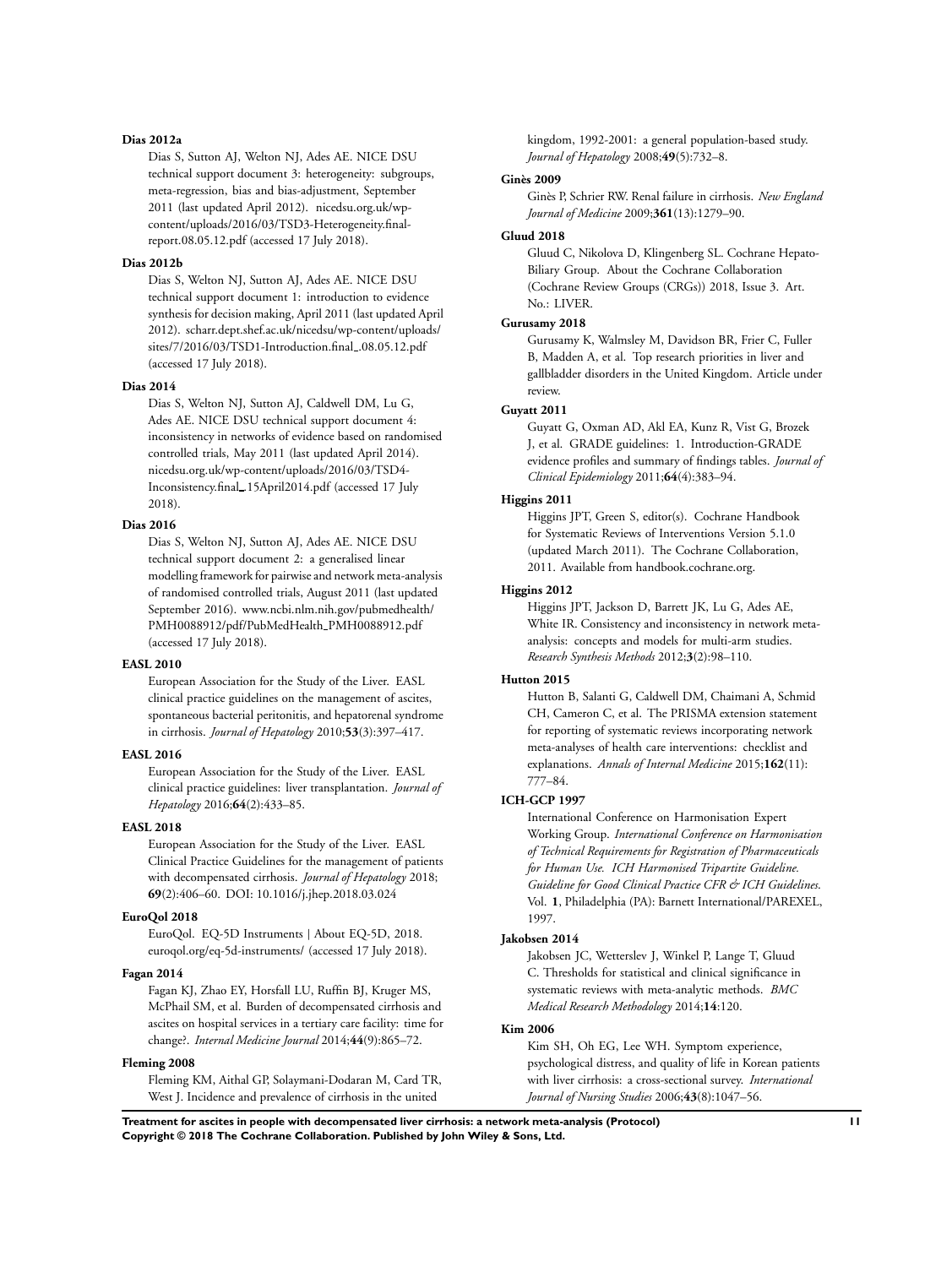#### **Kjaergard 2001**

Kjaergard LL, Villumsen J, Gluud C. Reported methodologic quality and discrepancies between large and small randomized trials in meta-analyses. *Annals of Internal Medicine* 2001;**135**(11):982–9.

#### **Les 2010**

Les I, Doval E, Flavià M, Jacas C, Cárdenas G, Esteban R, et al. Quality of life in cirrhosis is related to potentially treatable factors. *European Journal of Gastroenterology and Hepatology* 2010;**22**(2):221–7.

#### **Lu 2006**

Lu G, Ades AE. Assessing evidence inconsistency in mixed treatment comparisons. *Journal of the American Statistical Association* 2006;**101**(474):447–59.

#### **Lundh 2017**

Lundh A, Lexchin J, Mintzes B, Schroll JB, Bero L. Industry sponsorship and research outcome. *Cochrane Database of Systematic Reviews* 2017, Issue 2. DOI: 10.1002/ 14651858.MR000033.pub3

#### **McPherson 2016**

McPherson S, Lucey MR, Moriarty KJ. Decompensated alcohol related liver disease: acute management. *BMJ (Clinical Research Ed.)* 2016;**352**:i124.

### **Merion 2010**

Merion RM. Current status and future of liver transplantation. *Seminars in Liver Disease* 2010;**30**(4):  $411 - 21$ 

#### **Miladinovic 2013**

Miladinovic J, Hozo I, Djulbegovic B. Trial sequential boundaries for cumulative meta-analyses. *Stata Journal* 2013;**13**(1):77–91.

#### **Mills 2012**

Mills EJ, Ioannidis JP, Thorlund K, Schünemann HJ, Puhan MA, Guyatt GH. How to use an article reporting a multiple treatment comparison meta-analysis. *JAMA* 2012; **308**(12):1246–53.

#### **Moher 1998**

Moher D, Pham B, Jones A, Cook DJ, Jadad AR, Moher M, et al. Does quality of reports of randomised trials affect estimates of intervention efficacy reported in meta-analyses? . *Lancet* 1998;**352**(9128):609–13.

#### **Mokdad 2014**

Mokdad AA, Lopez AD, Shahraz S, Lozano R, Mokdad AH, Stanaway J, et al. Liver cirrhosis mortality in 187 countries between 1980 and 2010: a systematic analysis. *BMC Medicine* 2014;**12**:145.

#### **Moore 2003**

Moore KP, Wong F, Gines P, Bernardi M, Ochs A, Salerno F, et al. The management of ascites in cirrhosis: report on the consensus conference of the International Ascites Club. *Hepatology* 2003;**38**(1):258–66.

#### **Moore 2013**

Moore CM, Van Thiel DH. Cirrhotic ascites review: pathophysiology, diagnosis and management. *World Journal of Hepatology* 2013;**5**(5):251–63.

#### **NCBI 2018a**

National Center for Biotechnology Information. Liver cirrhosis. www.ncbi.nlm.nih.gov/mesh/68008103 (accessed on 17 July 2018).

#### **NCBI 2018b**

National Center for Biotechnology Information. Ascites. www.ncbi.nlm.nih.gov/mesh/68001201 (accessed on 17 July 2018).

### **Newell 1992**

Newell DJ. Intention-to-treat analysis: implications for quantitative and qualitative research. *International Journal of Epidemiology* 1992;**21**(5):837–41.

### **Optum 2018**

Optum. Patient-reported Outcomes | What We Do | SF Health Surveys | SF-36v2 Health Survey, 2018. campaign.optum.com/optum-outcomes/what-we-do/ health-surveys/sf-36v2-health-survey.html (accessed on 14 April 2018).

#### **Orr 2014**

Orr JG, Homer T, Ternent L, Newton J, McNeil CJ, Hudson M, et al. Health related quality of life in people with advanced chronic liver disease. *Journal of Hepatology* 2014;**61**(5):1158–65.

### **Puhan 2014**

Puhan MA, Schünemann HJ, Murad MH, Li T, Brignardello-Petersen R, Singh JA, et al. A GRADE Working Group approach for rating the quality of treatment effect estimates from network meta-analysis. *BMJ* 2014; **349**:g5630.

#### **Ratib 2015**

Ratib S, Fleming KM, Crooks CJ, Walker AJ, West J. Causes of death in people with liver cirrhosis in England compared with the general population: a population-based cohort study. *American Journal of Gastroenterology* 2015; **110**(8):1149–58.

#### **Read 1972**

Read AE. Clinical physiology of the liver. *British Journal of Anaesthesia* 1972;**44**(9):910–7.

#### **Royle 2003**

Royle P, Milne R. Literature searching for randomized controlled trials used in Cochrane reviews: rapid versus exhaustive searches. *International Journal of Technology Assessment in Health Care* 2003;**19**(4):591–603.

#### **Runyon 2013**

Runyon BA. Management of adult patients with ascites due to cirrhosis: an update. *Hepatology* 2013;**57**(4):1651–3.

#### **Saab 2006**

Saab S, Nieto JM, Lewis SK, Runyon BA. TIPS versus paracentesis for cirrhotic patients with refractory ascites. *Cochrane Database of Systematic Reviews* 2006, Issue 4. DOI: 10.1002/14651858.CD004889.pub2

#### **Salanti 2011**

Salanti G, Ades AE, Ioannidis JP. Graphical methods and numerical summaries for presenting results from multiple-

**Treatment for ascites in people with decompensated liver cirrhosis: a network meta-analysis (Protocol) 12 Copyright © 2018 The Cochrane Collaboration. Published by John Wiley & Sons, Ltd.**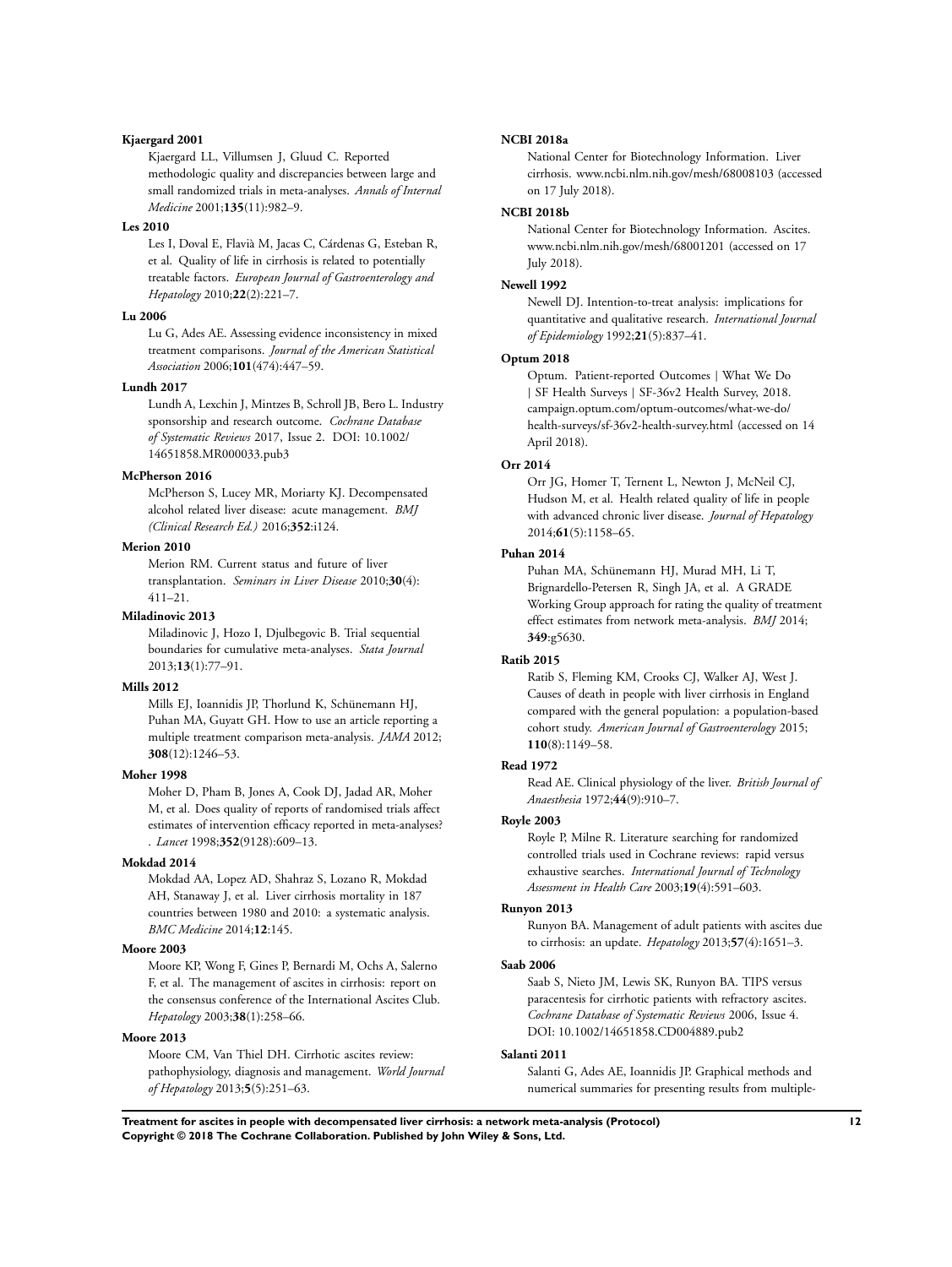treatment meta-analysis: an overview and tutorial. *Journal of Clinical Epidemiology* 2011;**64**(2):163–71.

#### **Salanti 2012**

Salanti G. Indirect and mixed-treatment comparison, network, or multiple-treatments meta-analysis: many names, many benefits, many concerns for the next generation evidence synthesis tool. *Research Synthesis Methods* 2012;**3**(2):80–97.

### **Savovi 2012a**

Savović J, Jones HE, Altman DG, Harris RJ, Jüni P, Pildal J, et al. Influence of reported study design characteristics on intervention effect estimates from randomized controlled trials: combined analysis of meta-epidemiological studies. *Health Technology Assessment* 2012;**16**(35):1–82.

### **Savovi 2012b**

Savovic J, Jones HE, Altman DG, Harris RJ, Jüni P, Pildal J, et al. Influence of reported study design characteristics on intervention effect estimates from randomized controlled trials. *Annals of Internal Medicine* 2012;**157**(6):429–38.

### **Savovi 2018**

Savović J, Turner RM, Mawdsley D, Jones HE, Beynon R, Higgins JPT, et al. Association between risk-of-bias assessments and results of randomized trials in Cochrane Reviews: The ROBES Meta-Epidemiologic Study. *American Journal of Epidemiology* 2018;**187**(5):1113–22.

#### **Scaglione 2015**

Scaglione S, Kliethermes S, Cao G, Shoham D, Durazo R, Luke A, et al. The epidemiology of cirrhosis in the United States: a population-based study. *Journal of Clinical Gastroenterology* 2015;**49**(8):690–6.

#### **Schulz 1995**

Schulz KF, Chalmers I, Hayes RJ, Altman DG. Empirical evidence of bias. Dimensions of methodological quality associated with estimates of treatment effects in controlled trials. *JAMA* 1995;**273**(5):408–12.

#### **Setiawan 2016**

Setiawan VW, Stram DO, Porcel J, Lu SC, Le Marchand L, Noureddin M. Prevalence of chronic liver disease and cirrhosis by underlying cause in understudied ethnic groups: the multiethnic cohort. *Hepatology* 2016;**64**(6):1969–77.

#### **Severini 1993**

Severini TA. Bayesian interval estimates which are also confidence intervals. *Journal of the Royal Statistical Society. Series B (Methodological)* 1993;**55**(2):533–40.

### **Stata/SE 14.2 [Computer program]**

StataCorp LLC. Stata/SE. https://www.stata.com/. Version 14.2. Texas, USA: StataCorp LLC, 2015.

#### **Thorlund 2011**

Thorlund K, Engstrøm J, Wetterslev J, Brok J, Imberger G, Gluud C. User manual for Trial Sequential Analysis (TSA). 2011. ctu.dk/tsa/files/tsa manual.pdf (accessed 17 July 2018).

#### **Thorlund 2012**

Thorlund K, Mills EJ. Sample size and power considerations in network meta-analysis. *Systematic Reviews* 2012;**1**:41.

### **TSA 2011 [Computer program]**

Copenhagen Trial Unit. TSA - Trial Sequential Analysis. Version 0.9.5.10 Beta. Copenhagen: Copenhagen Trial Unit, 2011.

#### **Tsochatzis 2014**

Tsochatzis EA, Bosch J, Burroughs AK. Liver cirrhosis. *Lancet* 2014;**383**(9930):1749–61.

#### **Tsochatzis 2017**

Tsochatzis EA, Gerbes AL. Diagnosis and treatment of ascites. *Journal of Hepatology* 2017;**67**(1):184–5.

#### **Turner 2012**

Turner RM, Davey J, Clarke MJ, Thompson SG, Higgins JP. Predicting the extent of heterogeneity in meta-analysis, using empirical data from the Cochrane Database of Systematic Reviews. *International Journal of Epidemiology* 2012;**41**(3):818–27.

#### **van Valkenhoef 2012**

van Valkenhoef G, Lu G, de Brock B, Hillege H, Ades AE, Welton NJ. Automating network meta-analysis. *Research Synthesis Methods* 2012;**3**(4):285–99.

#### **Wetterslev 2008**

Wetterslev J, Thorlund K, Brok J, Gluud C. Trial sequential analysis may establish when firm evidence is reached in cumulative meta-analysis. *Journal of Clinical Epidemiology* 2008;**61**(1):64–75.

#### **Wetterslev 2017**

Wetterslev J, Jakobsen JC, Gluud C. Trial Sequential Analysis in systematic reviews with meta-analysis. *BMC Medical Research Methodology* 2017;**17**(1):39.

#### **Williams 2014**

Williams R, Aspinall R, Bellis M, Camps-Walsh G, Cramp M, Dhawan A, et al. Addressing liver disease in the UK: a blueprint for attaining excellence in health care and reducing premature mortality from lifestyle issues of excess consumption of alcohol, obesity, and viral hepatitis. *Lancet* 2014;**384**(9958):1953–97.

#### **Wood 2008**

Wood L, Egger M, Gluud LL, Schulz KF, Jüni P, Altman DG, et al. Empirical evidence of bias in treatment effect estimates in controlled trials with different interventions and outcomes: meta-epidemiological study. *BMJ* 2008;**336** (7644):601–5.

∗ *Indicates the major publication for the study*

**Treatment for ascites in people with decompensated liver cirrhosis: a network meta-analysis (Protocol) 13 Copyright © 2018 The Cochrane Collaboration. Published by John Wiley & Sons, Ltd.**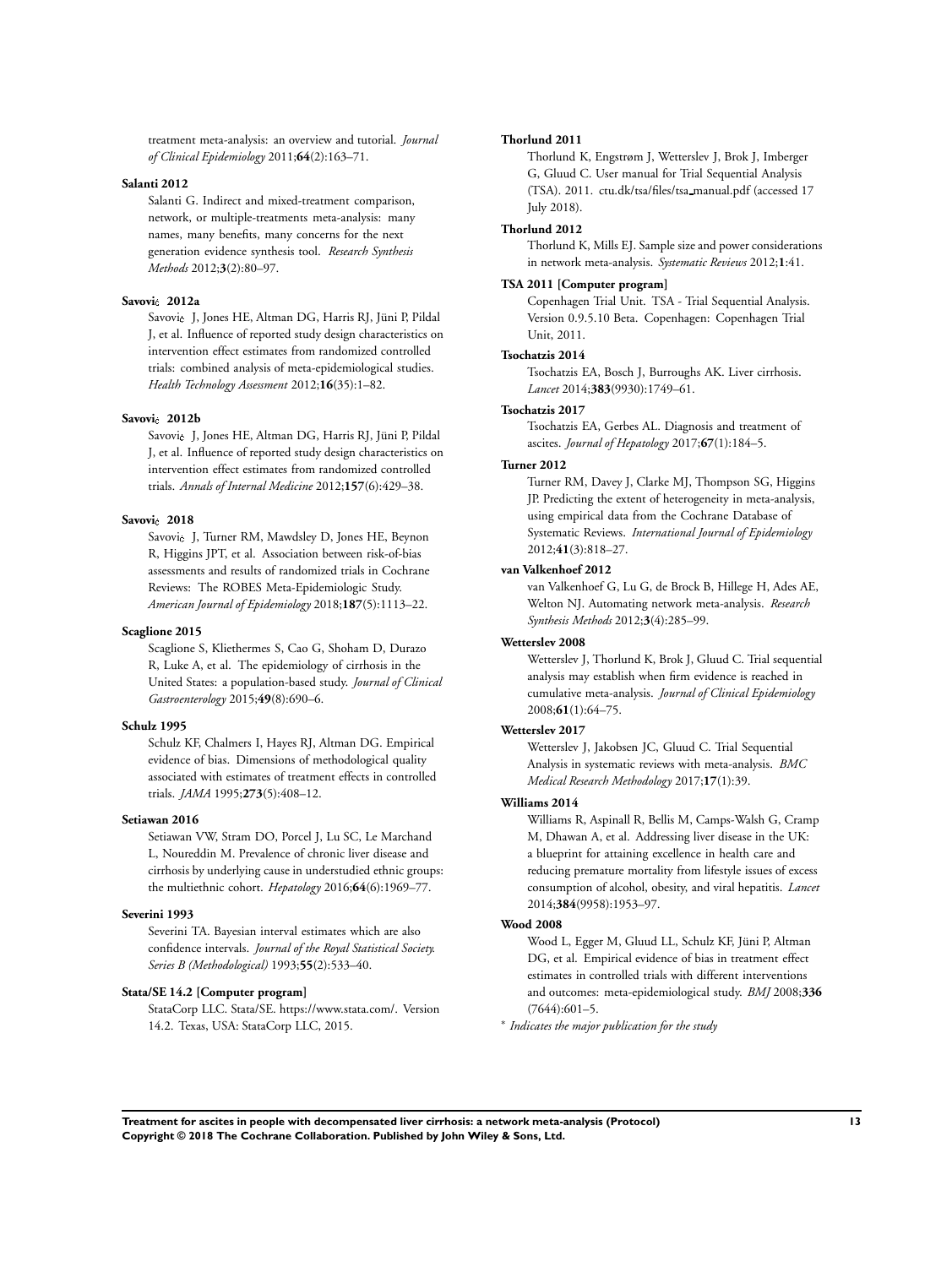### <span id="page-15-0"></span>**A D D I T I O N A L T A B L E S**

### **Table 1. Revised 'International Ascites Club' criteria for refractory ascites**

1. Treatment duration: patients must be on intensive diuretic therapy (spironolactone 400 mg/day and furosemide 160 mg/day) for at least 1 week and on a salt-restricted diet of less than 90 mmol or 5.2 g of salt/day

2. Lack of response: mean weight loss of less than 0.8 kg over 4 days and urinary sodium output less than the sodium intake

3. Early ascites recurrence: reappearance of grade 2 or 3 ascites within 4 weeks of initial mobilisation

4. Diuretic-induced complications:

- Diuretic-induced hepatic encephalopathy is the development of encephalopathy in the absence of any other precipitating factor.
- Diuretic-induced renal impairment is an increase of serum creatinine by more than 100% to a value more than 2 mg/dL in patients with ascites responding to treatment.

• Diuretic-induced hyponatraemia is defined as a decrease of serum sodium by more than 10 mmol/L to a serum sodium of less than 125 mmol/L.

• Diuretic induced hypo- or hyperkalaemia is defined as a change in serum potassium to less than 3 mmol/L or more than 6 mmol/L despite appropriate measures.

From: [Moore 2003](#page-11-0).

# **A P P E N D I C E S**

### **Appendix 1. Search strategies**

| Database                                                                                | Time span                      | Search strategy                                                                                                                                                                                                                                        |
|-----------------------------------------------------------------------------------------|--------------------------------|--------------------------------------------------------------------------------------------------------------------------------------------------------------------------------------------------------------------------------------------------------|
| Central Register of Controlled Trials Latest issue<br>(CENTRAL) in the Cochrane Library |                                | #1 MeSH descriptor: [Ascites] this term<br>only<br>$#2$ ascites<br>#3 #1 or #2<br>#4 MeSH descriptor: [Liver Cirrhosis] ex-<br>plode all trees<br>#5 ((hepatic or liver) and (fibrosis or cir-<br>rhosis or cirrhotic))<br>#6 #4 or #5<br>#7 #3 and #6 |
| <b>MEDLINE</b> Ovid                                                                     | January 1947 to date of search | 1. ascites/<br>2. ascites.ti,ab.<br>3. 1 or 2<br>4. exp Liver Cirrhosis/                                                                                                                                                                               |

**Treatment for ascites in people with decompensated liver cirrhosis: a network meta-analysis (Protocol) 14 Copyright © 2018 The Cochrane Collaboration. Published by John Wiley & Sons, Ltd.**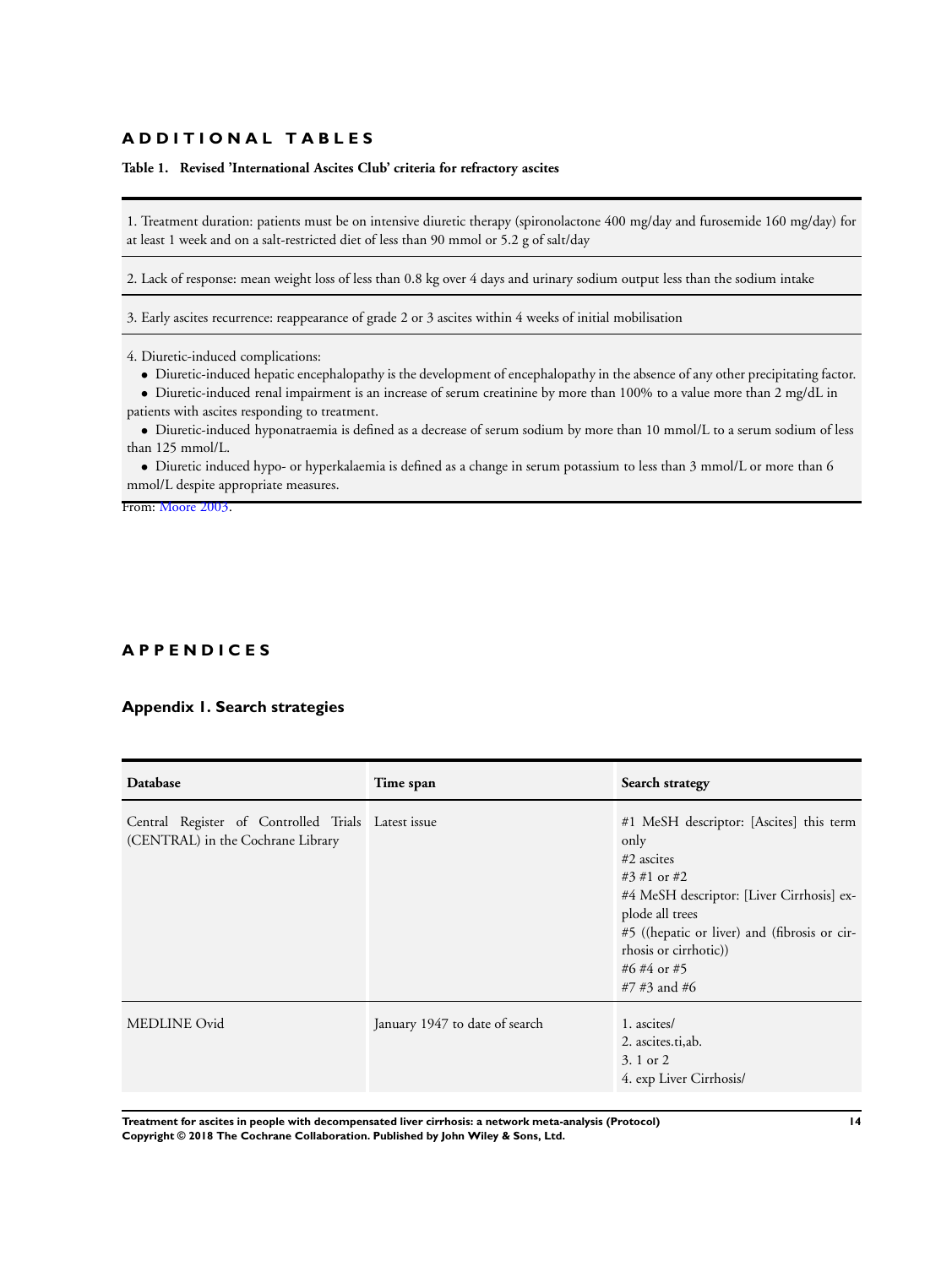(*Continued)*

|                                                                                                  |                                                                                                      | 5. ((hepatic or liver) and (fibrosis or cirrho-<br>sis or cirrhotic)).ti,ab<br>6.4 or 5<br>7. 3 and 6<br>8. randomized controlled trial.pt.<br>9. controlled clinical trial.pt.<br>10. randomized.ab.<br>11. placebo.ab.<br>12. drug therapy.fs.<br>13. randomly.ab.<br>14. trial.ab.<br>15. groups.ab.<br>16.8 or 9 or 10 or 11 or 12 or 13 or 14 or<br>15<br>17. exp animals/ not humans.sh.<br>18.16 not 17<br>19.7 and 18                                                                                                                      |
|--------------------------------------------------------------------------------------------------|------------------------------------------------------------------------------------------------------|----------------------------------------------------------------------------------------------------------------------------------------------------------------------------------------------------------------------------------------------------------------------------------------------------------------------------------------------------------------------------------------------------------------------------------------------------------------------------------------------------------------------------------------------------|
| Embase Ovid                                                                                      | January 1974 to date of search                                                                       | 1. exp ascites/<br>2. ascites.ti,ab.<br>3. 1 or 2<br>4. exp liver cirrhosis/<br>5. ((hepatic or liver) and (fibrosis or cirrho-<br>sis or cirrhotic)).ti,ab<br>6.4 or 5<br>7. 3 and 6<br>8. exp crossover-procedure/ or exp double-<br>blind procedure/ or exp randomized con-<br>trolled trial/ or single-blind procedure/<br>9. (((((random* or factorial* or crossover*<br>or cross over* or cross-over* or placebo* or<br>double*) adj blind*) or single*) adj blind*)<br>or assign* or allocat* or volunteer*).af<br>10.8 or 9<br>11.7 and 10 |
| Science Citation Index Expanded (Web of January 1945 to date of search<br>Science)               |                                                                                                      | $#1 TS = (ascites)$<br>#2 TS=((hepatic or liver) and (fibrosis or<br>cirrhosis or cirrhotic)<br>#3 TS=(random* OR rct* OR crossover<br>OR masked OR blind* OR placebo* OR<br>meta-analysis OR systematic review* OR<br>meta-analys*)<br>#4 #1 AND #2 AND #3                                                                                                                                                                                                                                                                                        |
| Trials Registry Platform<br>Clinical<br>$\overline{(}$<br>apps.who.int/trialsearch/Default.aspx) | World Health Organization International Date of search to be provided at the review ascites<br>stage |                                                                                                                                                                                                                                                                                                                                                                                                                                                                                                                                                    |

**Treatment for ascites in people with decompensated liver cirrhosis: a network meta-analysis (Protocol) 15 Copyright © 2018 The Cochrane Collaboration. Published by John Wiley & Sons, Ltd.**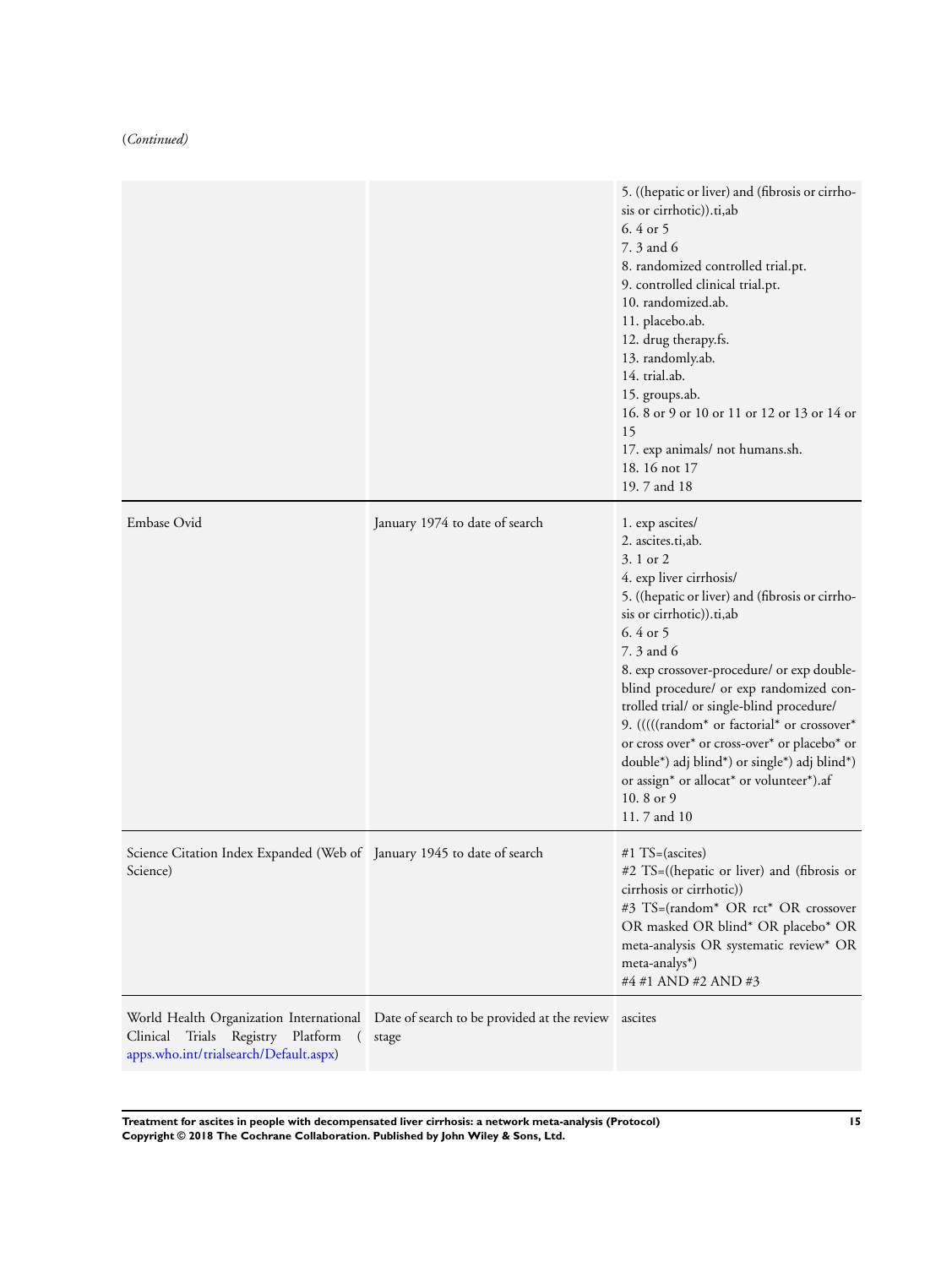<span id="page-17-0"></span>(*Continued)*

| ClinicalTrials.gov                                                                                         | stage                                                                         | Date of search to be provided at the review cirrhosis   Interventional Studies   Ascites  <br>Phase 2, 3, 4 |
|------------------------------------------------------------------------------------------------------------|-------------------------------------------------------------------------------|-------------------------------------------------------------------------------------------------------------|
| Medical<br>European<br>(www.ema.europa.eu/ema/) and US Food stage<br>and Drug Administration (www.fda.gov) | Agency Date of search to be provided at the review ascites; cirrhosis; random |                                                                                                             |

### **Appendix 2. Sample size calculation**

Approximately 20% of people with cirrhotic ascites die within a year [\(D'Amico 2006](#page-11-0)). The required information size based on a control group proportion of 20%, a relative risk reduction of 20% in the experimental group, type I error of 5%, and type II error of 20% is 2894 participants. Network analyses are more prone to risk of random errors than direct comparisons [\(Del Re 2013](#page-11-0)). Accordingly, a greater sample size is required in indirect comparisons than in direct comparisons ([Thorlund 2012\)](#page-11-0). The power and precision in indirect comparisons depend upon various factors, such as the number of participants included for each comparison and the heterogeneity between the trials ([Thorlund 2012\)](#page-11-0). If there is no heterogeneity across the trials, the sample size in indirect comparisons would be equivalent to the sample size in direct comparisons. The effective indirect sample size can be calculated using the number of participants included in each direct comparison ([Thorlund 2012\)](#page-11-0). For example, a sample size of 2500 participants in the direct comparison A versus C (n<sub>AC</sub>) and a sample size of 7500 participants in the direct comparison B versus C (n<sub>BC</sub>) results in an effective indirect sample size of 1876 participants. However, in the presence of heterogeneity within the comparisons, the required sample size is higher. In the above scenario, for an I<sup>2</sup> statistic for each of the comparisons A versus C (I<sub>AC</sub><sup>2</sup>) and B versus C (I<sub>BC</sub><sup>2</sup>) of 25%, the effective indirect sample size is 1407 participants. For an I<sup>2</sup> statistic for each of the comparisons A versus C and B versus C of 50%, the effective indirect sample size is 938 participants [\(Thorlund 2012\)](#page-11-0). If there are only three groups, and the sample size in the trials is more than the required information size, we will calculate the effective indirect sample size using the following generic formula ([Thorlund 2012](#page-11-0)):  $(n_{AC} x (1 - I_{AC}^2)) x (n_{BC} x (1 - I_{BC}^2)) / (n_{AC} x (1 - I_{AC}^2)) + (n_{BC} x (1 - I_{BC}^2)).$ 

Currently , there is no method to calculate the effective indirect sample size for a network analysis involving more than three intervention groups.

# **C O N T R I B U T I O N S O F A U T H O R S**

Conceiving the protocol: KG Designing the protocol: KG Coordinating the protocol: KG Designing search strategies: KG Writing the protocol: KG Providing general advice on the protocol: ET Securing funding for the protocol: KG Performing previous work that was the foundation of the current study: not applicable

**Treatment for ascites in people with decompensated liver cirrhosis: a network meta-analysis (Protocol) 16 Copyright © 2018 The Cochrane Collaboration. Published by John Wiley & Sons, Ltd.**